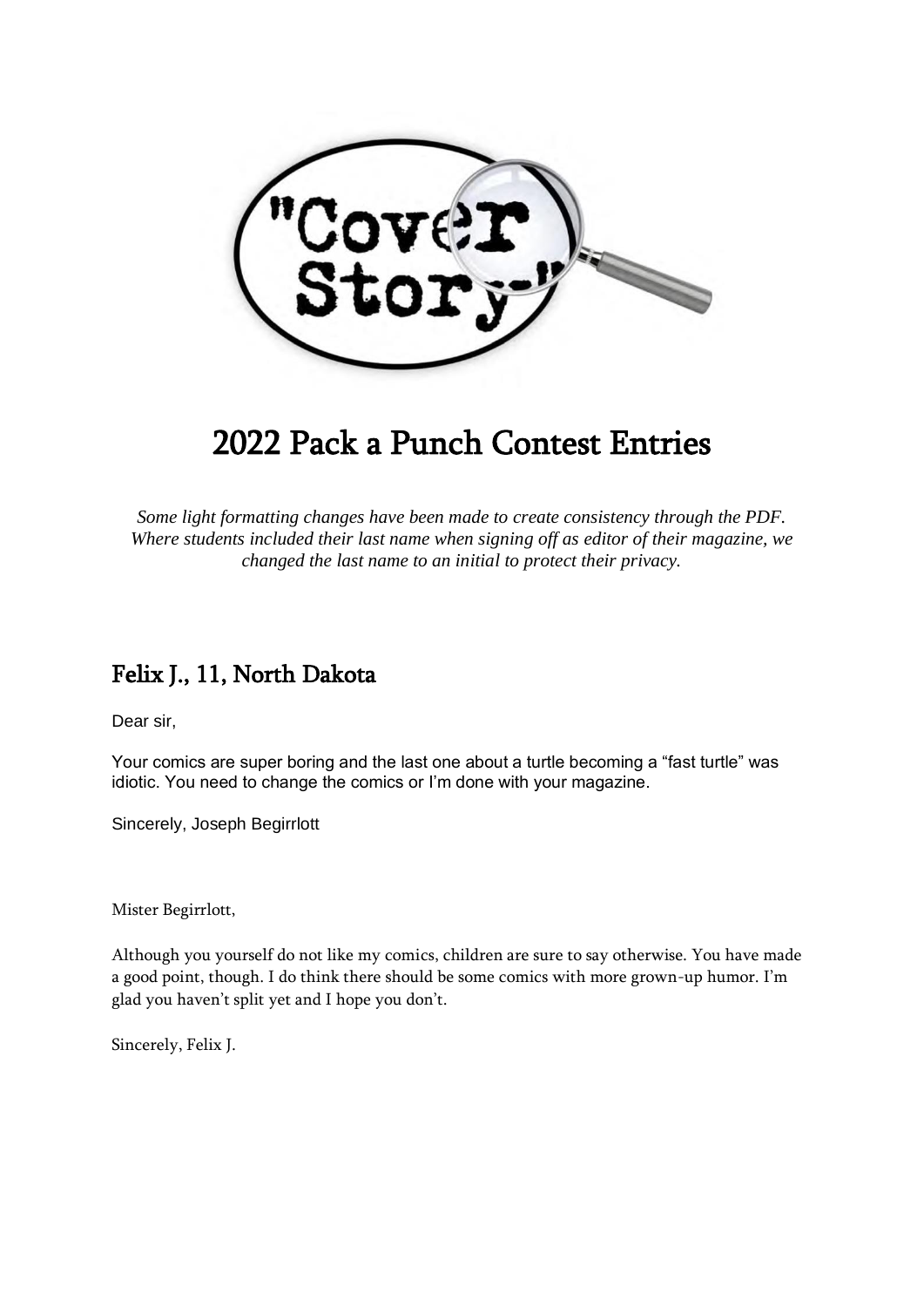# Isabelle C., 13, Ontario, Canada – Finalist

Dear Editor,

I offer my most completely heartfelt felicitations on writing your most excellent and praiseworthy magazine. Your articles portray these reptiles in a whole new light, and your utterly hilarious poetry adds a light touch of humour, as does your interesting prose. They stand out as shining jewels in the literature of natural history, and should be displayed with the best of them.

But one fact brings me no end of pondering and, consequentially, headaches. This one factually curious inquiry will not, I hope, be too troublesome for your staff, or, dare I say it? Yourself.

It is: How can you tell a venomous snake from a safe species? This one question has caused me many sleepless nights, because my dear German shepherd, Laya, was bitten by a snake of unknown species a few weeks ago. I hope that you will bother with my insignificant query enough to reply.

I will eagerly await your response, as much as the next issue of your magazine. I can hardly wait to crack open the cover and pore over the photographs, of which my favourite, in your latest issue, is a photo of a cottonmouth, gaping its jaws to reveal a cottony, pink-white mouth offsetting the thick, dull-brown body. I will soak in the smooth, witty poetry and be blown away by the story-telling that sucks me into the world you've created. Thank you, thank you for writing your wonderful magazine!

Yours very very sincerely, Lottie Squiggle

Miss Squiggle,

Thank you very much for your generous support. You have noticed so many details that I have toiled over for hours, and you appreciate the work gone into every article. That is a quality I admire greatly. I have a dog as well, so I understand your anxiety for Laya's health, which brings me to your question. One way to distinguish between venomous snakes and their safe counterparts is to look at their pupils; dangerous species have elliptical ones, while safe kinds have round ones.

But because you generally don't want to get close enough to note the shape of their pupils, I would suggest that you just check up on what kind of snakes live in your area, and try to identify the species.

However, if Laya hasn't shown any symptoms at all for a few weeks, I wouldn't worry about it. Generally snakes' venom will work within hours.

I hope that you will find this information helpful, as will others who read this issue. Once again, thank you for your wonderful support; it is you and people like you who make this magazine a reality. Who knows, maybe I'll be subscribing to your magazine someday!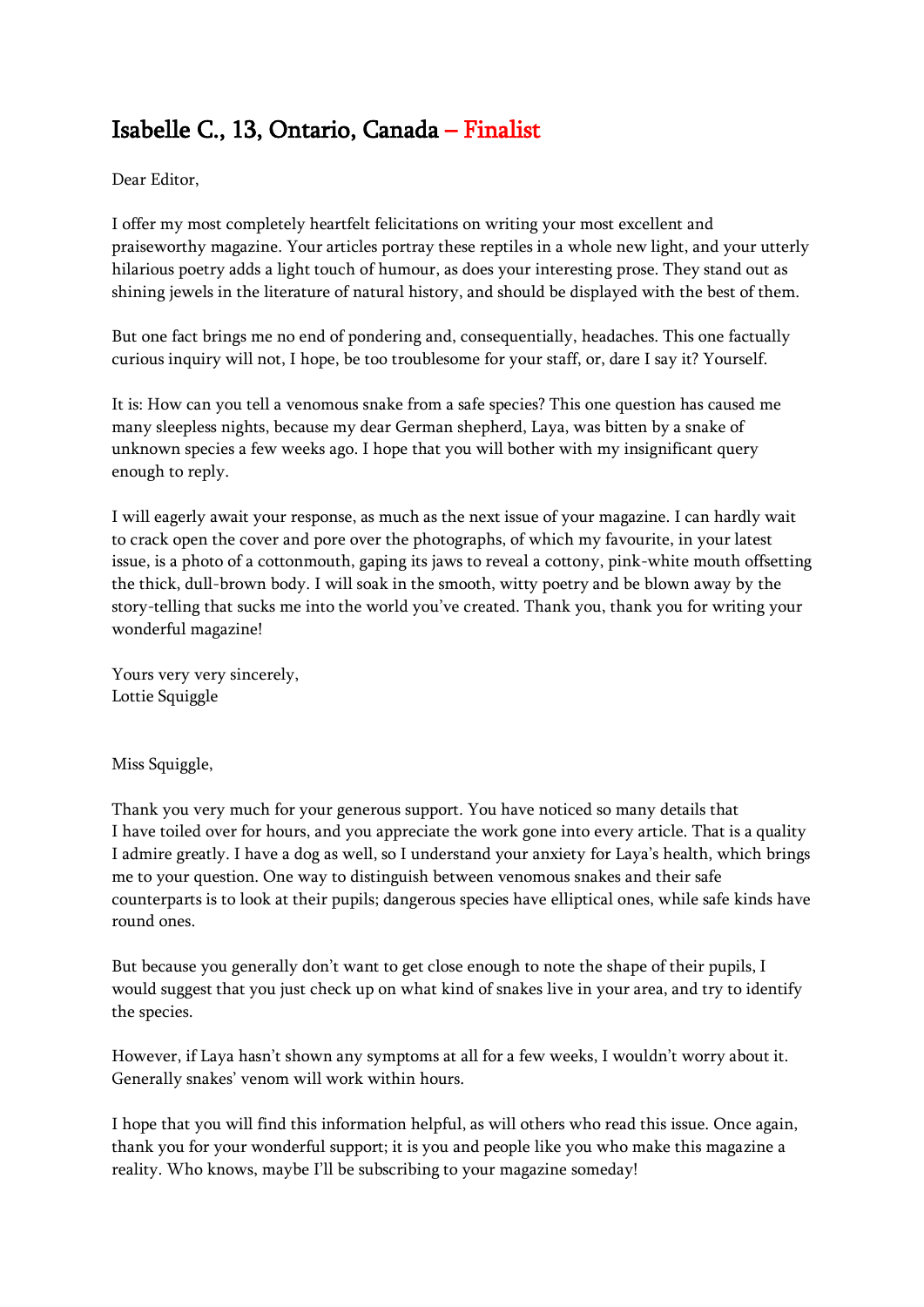Sincerely, Isabelle C.

# Faith S., 14, Maryland

Dear Editor,

I hope this letter finds you cheery and having a marvelous day, mine has been just grand. My name is Janet Jameson. I am a very loyal reader of your magazine. My husband, George, and my grandsons torment me by saying I love your magazine more than I love them, but of course they know that's just not true. Your thrilling stories shake my old bones, and make me feel as though I can do just about anything!

Today I went swimming early in the morn with my dear friend Melba Anderson (we've been friends for twenty-three years you know) then I went to the Lady's Gardening Society meeting in the afternoon.

Later in the evening after I served supper to my George, I was reading your magazine and I saw a bit about a young lady swimmer by the name of Katlynn Leducky or was it Kari Leducky, I can't remember. Anyway, she was swimming in Tokyo, and oh I've dreamed of going there since I was a little girl in Kansas.

I was just wondering if there's any way you could get me signed up for that competition? You know I've been practicing every Thursday morning, and I'm not bad at the frog stroke and all my friends say when I do the backstroke it's quite splendid.

Well, that's all I've got to say. I hope you and your family are well and I hope to hear from you very soon.

Heath, happiness, hugs, kisses, and homemade cookies, Yours truly,

#### Janet Jameson

P.S. Please write more about Caleb Dressel, I like him best.

Dear Mrs. Jameson,

We hope you and your family are doing well,

Thank you for your letter and your support of our magazine. Contributions from readers like you make our magazine possible.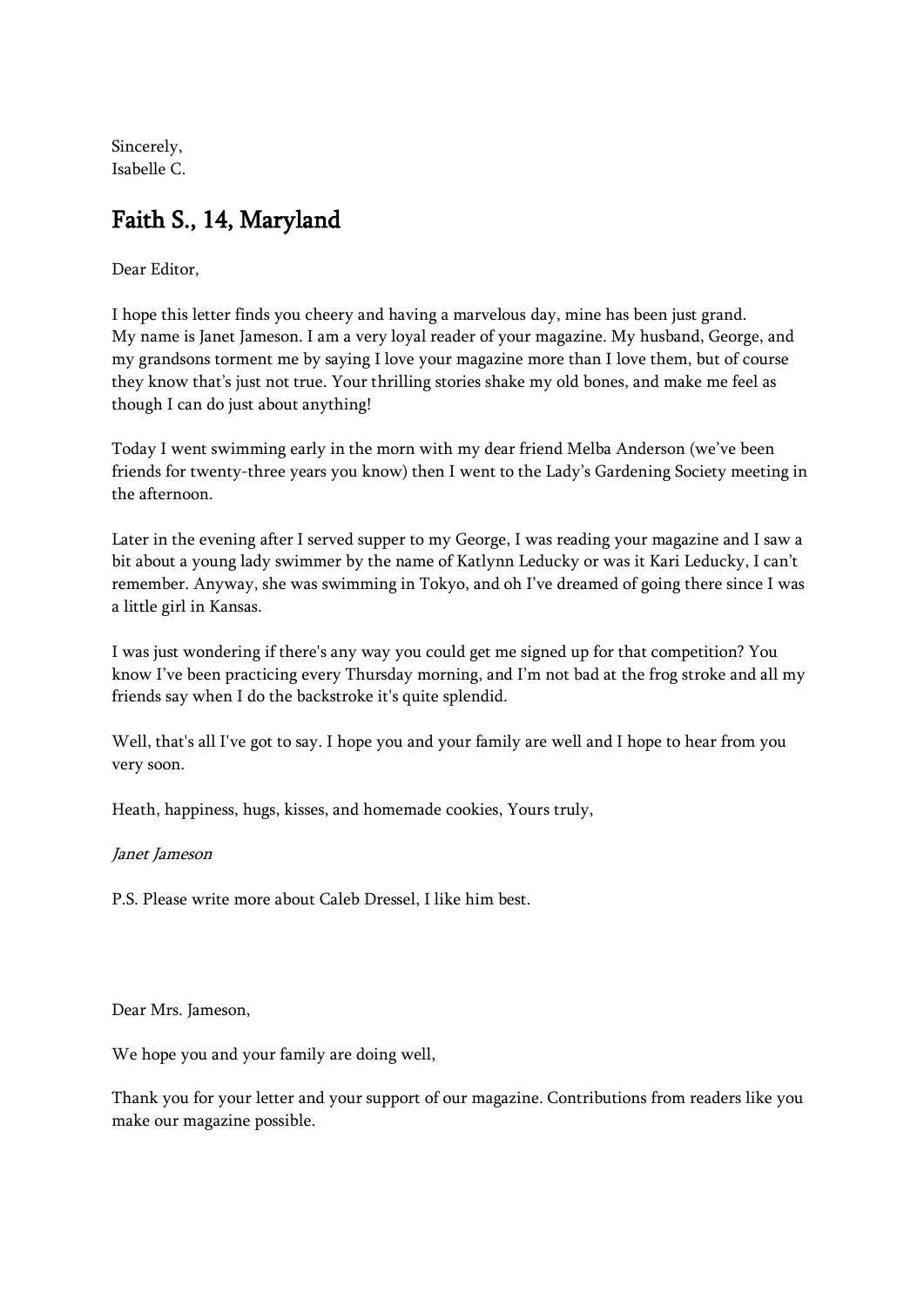We are happy to know that you and your friends have been enjoying swimming, it is a great source of exercise.

I believe you were referring to Katie Ledecky in your last letter, She swam in The Olympic Games held in Tokyo this summer.

As for your request, I regret to inform you that we, as a magazine company, do not have the authority to sign you up for The Olympic Games. You must qualify to compete.

You could try to qualify for The Senior Olympic Games if you are over the age of 50 and want to compete, or if you just would like a trip to Tokyo, I suggest having a fundraiser of some sort, maybe with your garden club friends.

I hope you found this letter helpful and informative, and thank you again for your continued support.

Sincerely,

Faith M. Saarinen

Editor of StreamLine Magazine

P.S. We will make sure to write more about Caleb Dressel in the next issue of our magazine.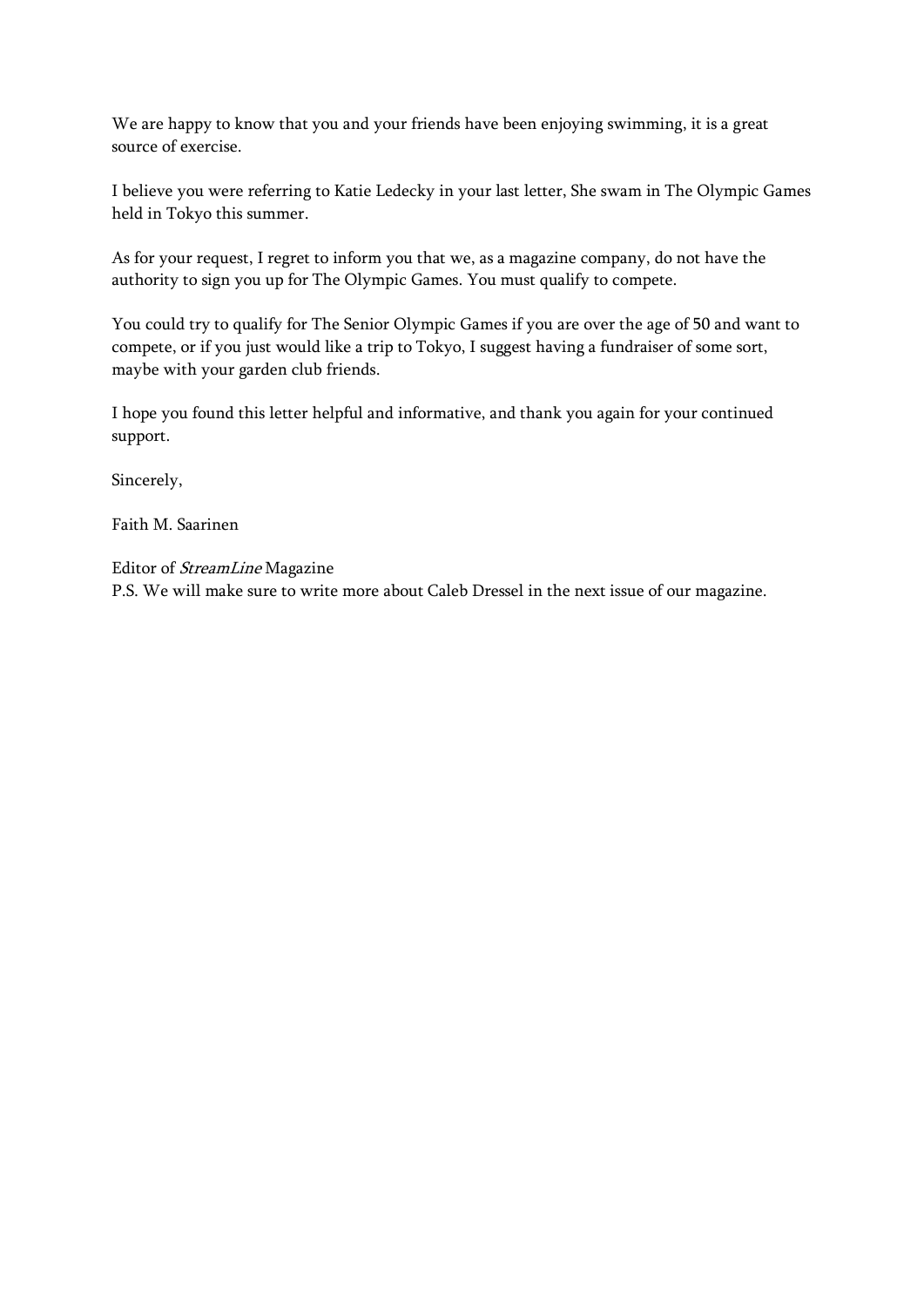#### Emma B., 13, Maryland

Bethany Dashers 410 Colony Dr. Flaggerstown, AZ 21054

November 19, 2021

Dear Editor,

I would like to express my love for your thrilling magazine, The Bark. I have read every issue since it first came out. I love dogs and share your views on them; that they are man's best friend.

I have a 1-year-old Golden Retriever named Goldy. Your articles are so helpful when training him, but Goldy refuses to "stay" when I tell him to. I have tried every reward I can think of including treats, praise, and toys, but he still won't obey. Do you have any suggestions on what I should do?

I hope you can get back to me. Thank you for your time.

Cordially, Bethany Dashers

Emma Brady 4812 Berry Ln. Raggserville, MD 2035

November 22, 2021

Dear Miss Bethany,

I received your letter and am delighted to hear that you enjoy The Bark. You asked me how to train a reluctant dog to "stay". I have a few ideas. The first is that you are not giving Goldy a suitable reward. Does Goldy like praise, treats, and toys? Does he show enthusiasm when they are available during other training sessions? If not, you must find a new reward. I can suggest tastier treats such as pieces of cooked chicken or hot dog.

Another possible solution is that Goldy is frightened or have mental problems. Dogs that have mental problems won't obey as well as other dogs.

There could also be distractions when you are training your dog. Distractions make it hard for a dog to concentrate.

I hope you find these suggestions helpful. If you have any more questions, feel free to contact me. I wish you luck in training Goldy.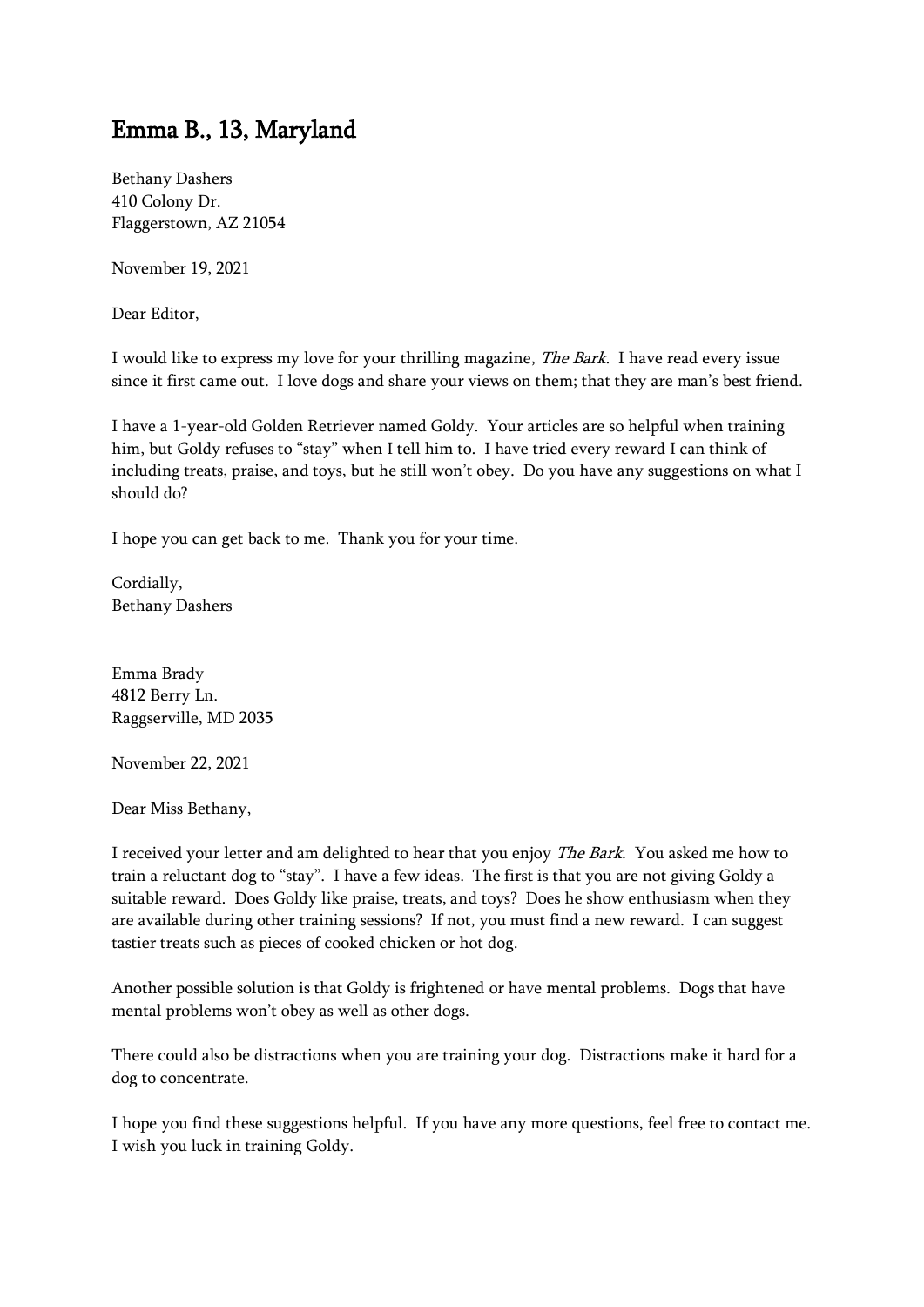Sincerely,

Emma B. Editor of The Bark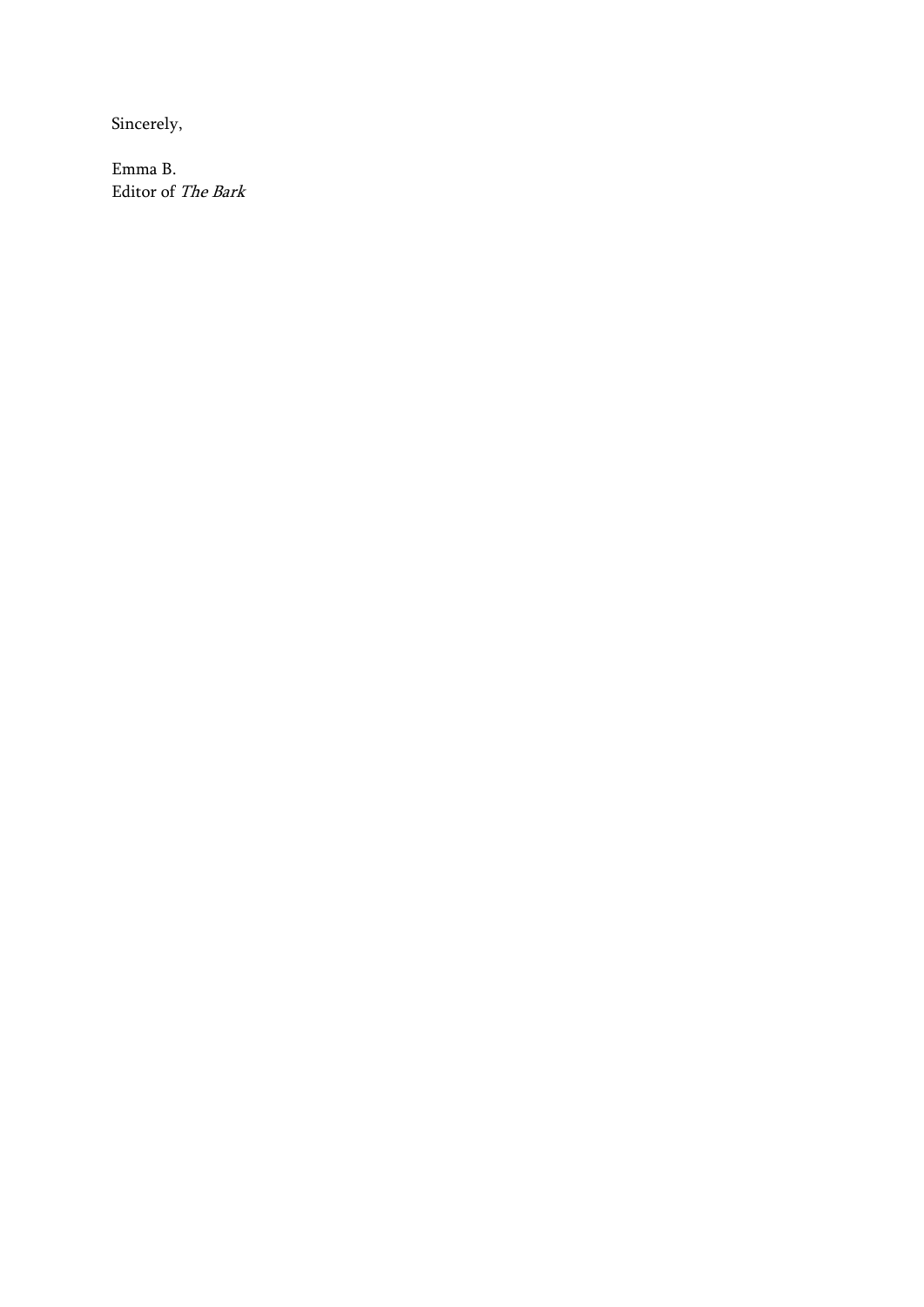# Cecilia P., 13, Maryland

#### Dear Editor,

You seem to know a lot about kids and the fam and other such mysteries, although you most likely know next to nothing on the topic of antlers and cow hide. You see I have a niece about to turn 12 and she seems to need some time out and about with her crazy uncle Frank. I'm askin' the likes of you for advice cuz she seems to need to be a tomboy for a day or two after being in a house full of women for too long. I'm thinkin' on takin' the little miz out for a hunting trip at my little cabin in the trees for a birthday surprize. I live out in Colorado and read your magazine lots cuz I want to be able know what to 'spect when I visit all them women on holidays.

Sincerely, Frank Portazi

Mr. Frank Portazi,

I appreciate that you believe I know quite a bit about children and family and I hope you have enjoyed reading my magazine. Since you are wondering whether or not to take your niece hunting for her birthday, I would suggest that you ask her and her parents first. I realize that this isn't a surprise and might not be quite as much fun for you but I do think she would want to make her own decision. Sometimes young girls her age won't appreciate hunting as much as boys and she might have other ideas of fun things to do with her uncle. Of course I don't know your niece as well as you do. If she doesn't want to go hunting, some things I might suggest are going out for dinner and a movie or taking her to an amusement park. I hope that this is helpful to you.

Sincerely, Cecilia Pollock, Editor of Family Zoo Magazine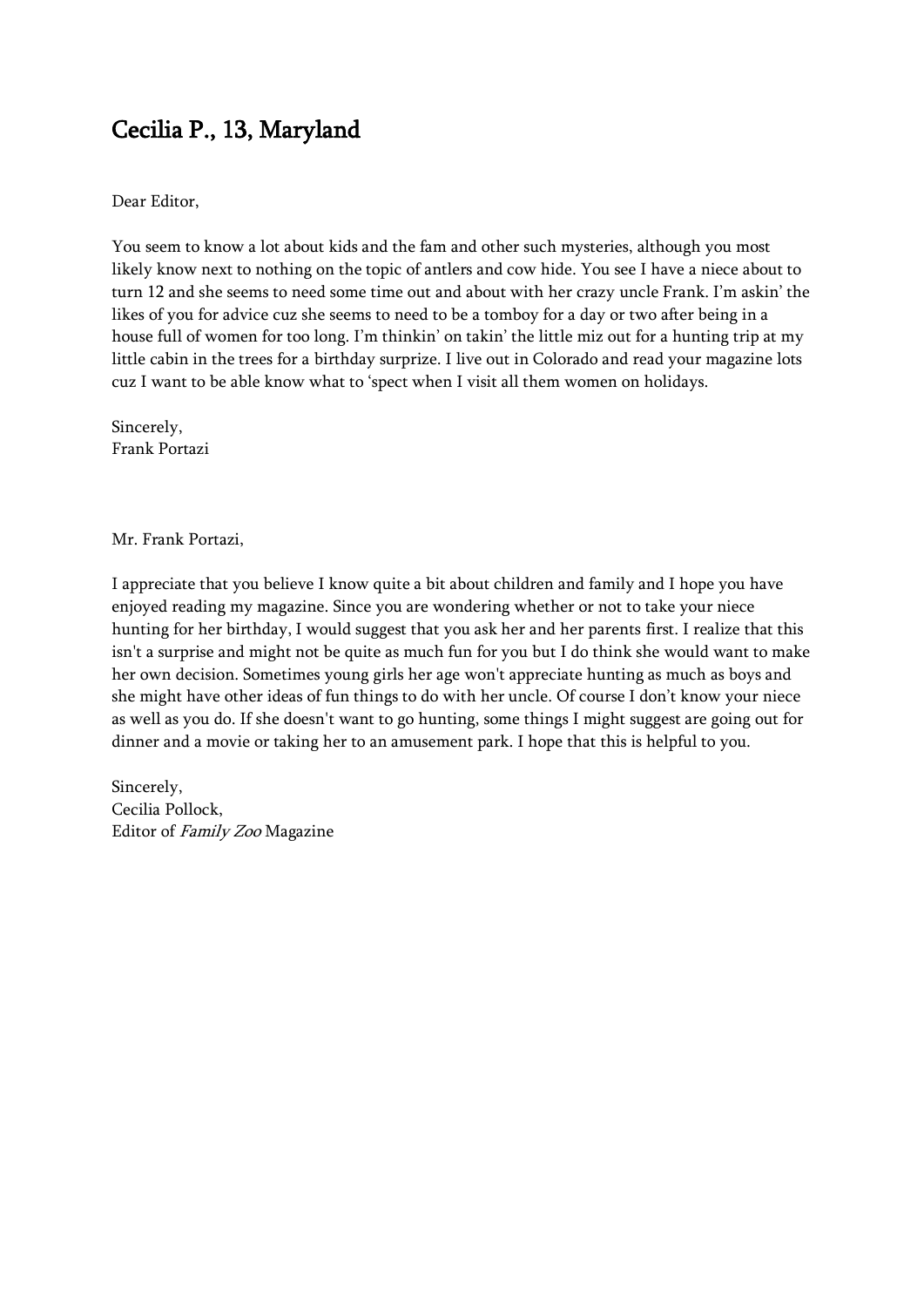#### Jonas S., 12, South Carolina

Dear, Sir

We are devoted fans of your work. Every D&D secession we read some of your best HomeBrew to each other. We particularly like your True Seer race from your Tales from the Abyss series and your Zelda cross-over campaign. Our reason for writing you this letter is that we would love to see a column in this magazine that allows people to proudly display their Characters that they have put so much time and effort into. I sincerely hope that you would consider displaying some of your countless master-pieces in a column like this

Your Fellow D&D Fans, Biff, Buff and Dan Parish 1

1 These are our D&D characters names. We are not actually brothers. We would prefer our true names to remain anonymous.

Dear Misters Parish,

I have recently received your letter and wish to thank you for your steady subscription to the DM's Cauldron. I am grateful that you follow my work so closely. I wish to familiarize you with a quote of mine "I am not the only one to come up with these ideas, just a famous person who writes them down." This is true for your favorite HomeBrew of mine that you mentioned. As for your suggestion for a Character Column, I do not believe that this could work. The reason for my negativity is that most Character Sheets are 2-3 full pages long and much of their original glory would be lost in the process of miniaturizing them. However we could add this function to our website and place an advertisement in the Magazine. When this function is ready I will alert everybody via the Magazine and will choose the most Flavorful and Spicy builds.

Sincerely, Jonas S. 2

1 My Characters are to many to name in this brief conclusion.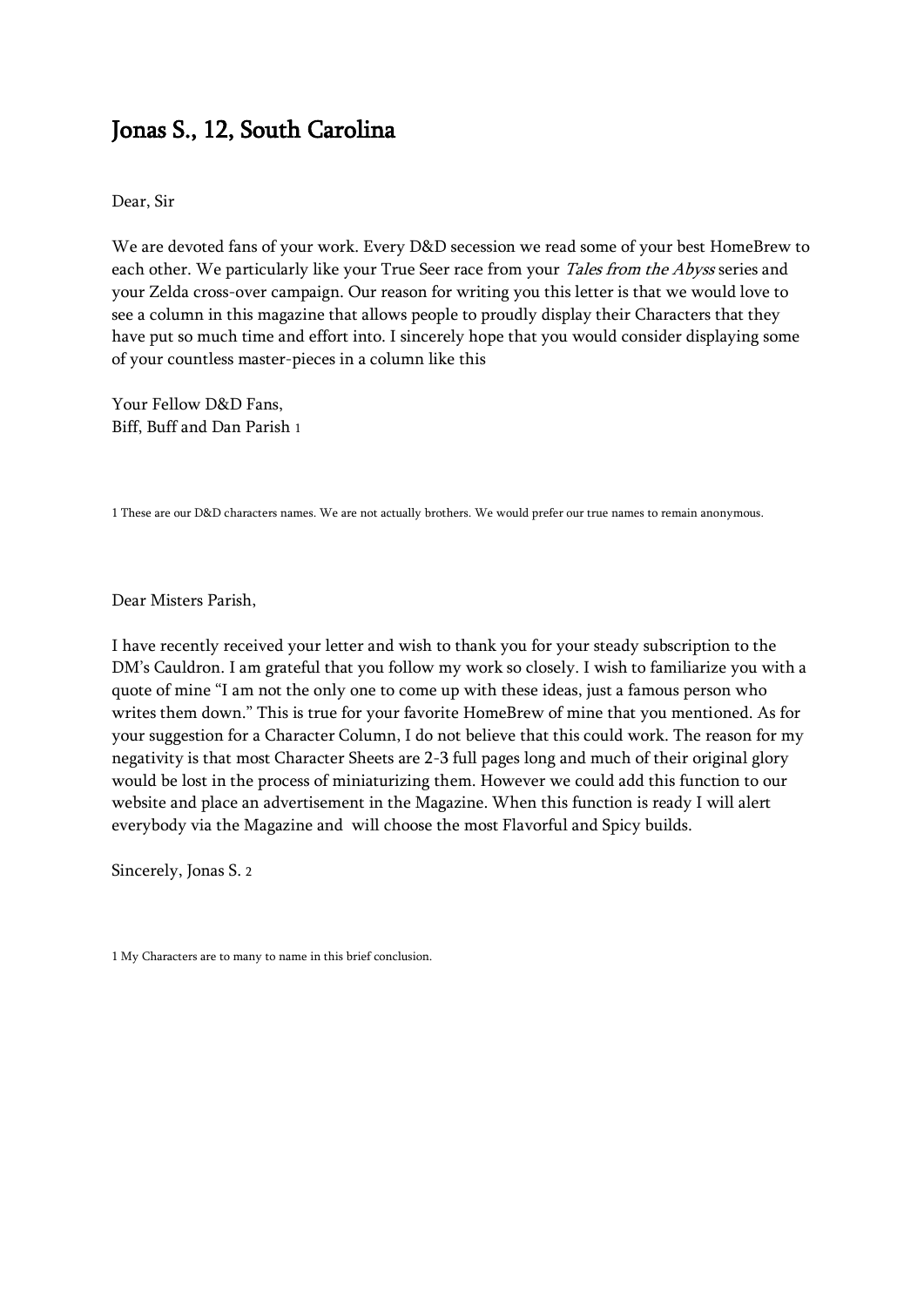# Lincoln B., 14, Ontario, Canada

Dear Sir,

I want to know why you think all kids are useless? I am a kid and I think that I'm not useless. So I asked my parents and they said I'm the most amazing kid in the world. But I would understand other kids being worthless. I go to school and all the kids are mean and annoying. They're always teasing me because of my hair. So yes I do think other kids are useless, but not me.

Sincerely, Chelsea Shells

Miss Chelsea Shells,

The reason I think all children are useless is because I pay attention to society. If you look around you, children contribute nothing to society. They are a waste of resources and when they can contribute, they don't help with anything. They don't help with income or cleaning. If you ask it to do something it either doesn't do it right or argues with you. And yes, school is full of annoying kids.

Sincerely, Linko thinko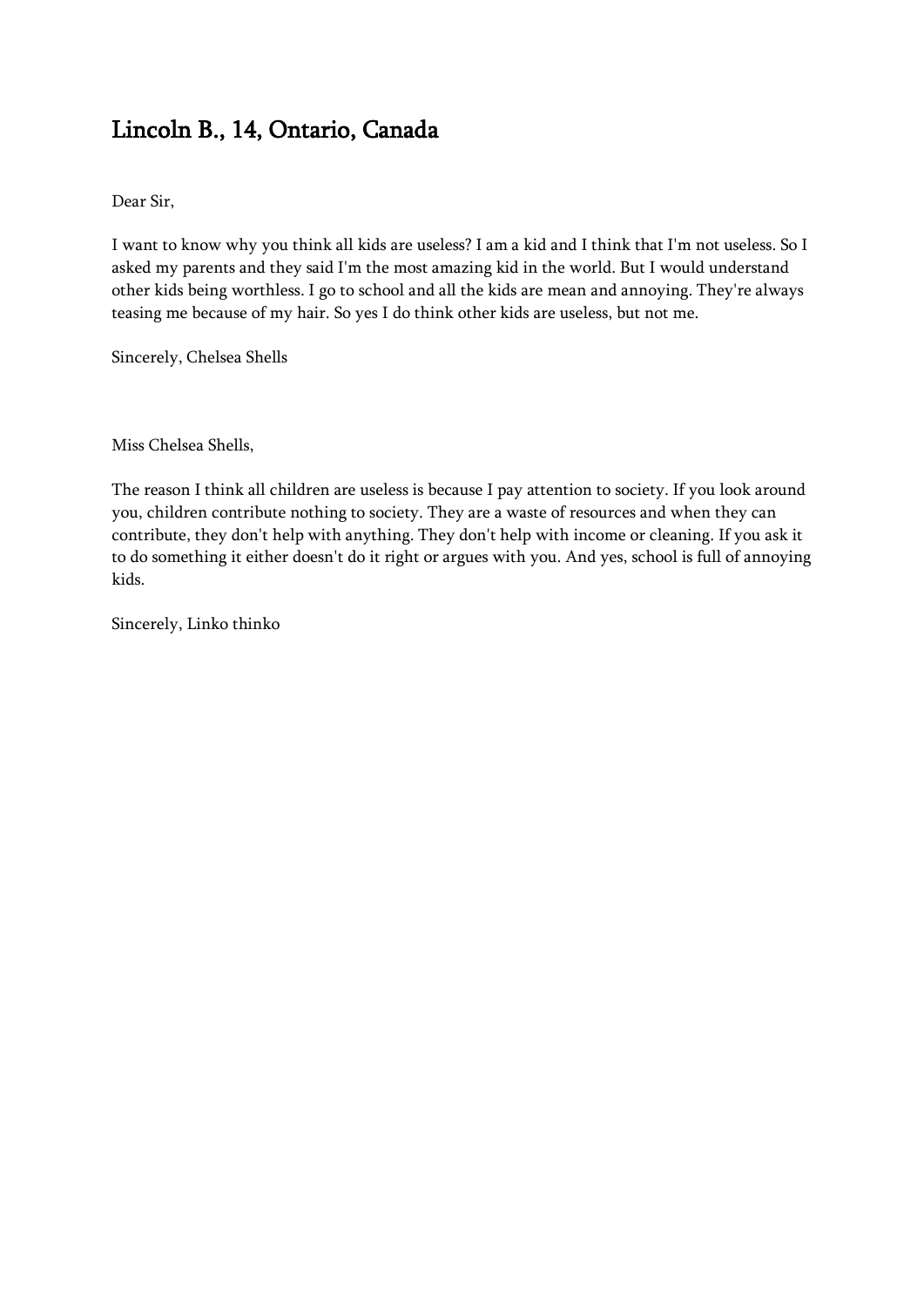# Josie W., 12, Tennessee

Dear Sir,

I am a very large fan of your Elf magazine. I love how every new article is about Elves and that there is a story in it. The school in Iceland sounds like a very interesting place to visit. Have you ever been to the Elf school? My mother and father refuse to take me there, but my Aunt Tiffany is a very large fan of trips, so I am hoping that on my tenth birthday she will take me there. Have you ever thought about making another Elf magazine? I am sure lots of people would enjoy it. Your magazine is the talk of the town where I live. I would really enjoy meeting you one day if I can, and maybe if you come visit my town we can eat blueberry ice cream together.

Yours truly, Adley Tristan Barns

Dear Miss Barns,

I received your letter. Thank you for enjoying the Elf magazine, we heartily appreciate your loyalty to this Elf magazine and we hope that you will share the magazine with others. I hope very much that you will get to visit the Elf school in Iceland. I unfortunately have never been there, but I have done lots of research and learned so much about the Elf school that it is almost like I have been there. We have thought about making another Elf magazine, but we have never had the time to, but I assure you that if we make another Elf magazine you will be the first reader. I would enjoy visiting your town and guess what? Blueberry ice cream is my most favorite flavor.

Sincerely,

Nickalous Bailey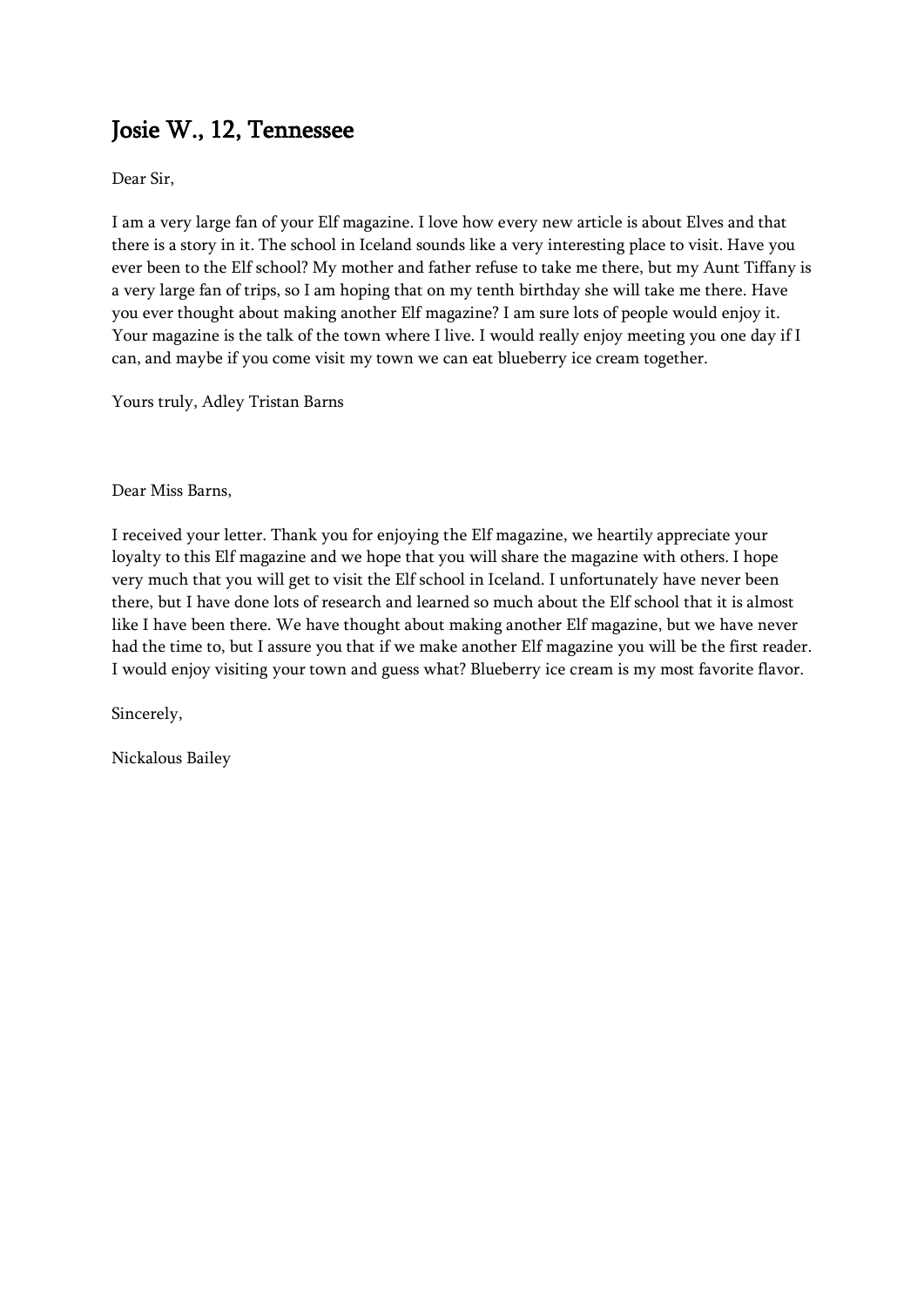## Brianna S., 13, Colorado – Finalist

#### Dear Editor

Your article about the proper care of carnivorous plants failed to warn me of the dangers of house keeping and having visitors. It has caused me to spend a fortune in cleaning supplies. And after three of my friends had gone missing (mostly the work was done by the Hannibal Lector tree) my other friends flatly refused to come to my house. And I also lost my niece. You see, I was watching her while her parents went out to dinner. I never really figured out who ate her but I have a suspicion though because I found one of my niece's sparkly pink and orange shoes hanging out of the venous kid trap's jaws. When her parents got home they were very aggrieved that she had been devoured by a plant. They also thought it was my fault. Although I argued that it was not my fault, and that if they had had any sense they would have found someone else to watch their nosy girl who was always poking her nose were it didn't belong! They left after that, but not before shouting themselves hoarse then storming out of the house and slamming the door so hard the strangler vine (who normally didn't mind loud noises) shrank back and wouldn't touch them. But of course, having dangerous plant inside and out has its advantages. For example the neighbor's cat has stopped leaving bombs in my yard and every other yard in are neighborhood. One of my neighbors actually said thank you and gave me a venous fly trap (I put it to close to my giant toxic mushrooms and it got eaten). My house has never been robbed more then once ( both the tv and the robber got eaten by the venomous tentacula). However, I insist that you warn people about the dangers of keeping deadly plants before they and/or their children and friends get eaten, strangled, clobbered or killed by these fascinatingly deadly phenomenons.

Yours dangerous plant lovingly, Shirley Eaten

#### Dear Shirley Eaten

The reason I didn't say any thing about keeping dangerous plants is the fact that I don't keep any myself. My reputation of being the best plant writer of the 21 century would plummet if one of my plants ate a famous biologist I was interviewing. And I didn't expect anyone else would keep these plants either. I simply assumed that you might work with them in a museum. But I will take into consideration that you did and other people might too, although it's not recommended. So I will edit a warning for people like you who think it's a good idea to put dangerous plants in your house.

#### Warning!

Pay attention if you keep dangerous plants in your house.

1.These plants can be hazardous to your health 2.Be careful where you put things 3. Always keep a tazer with you 4.Best not to have kids 5.No pets

You have been warned!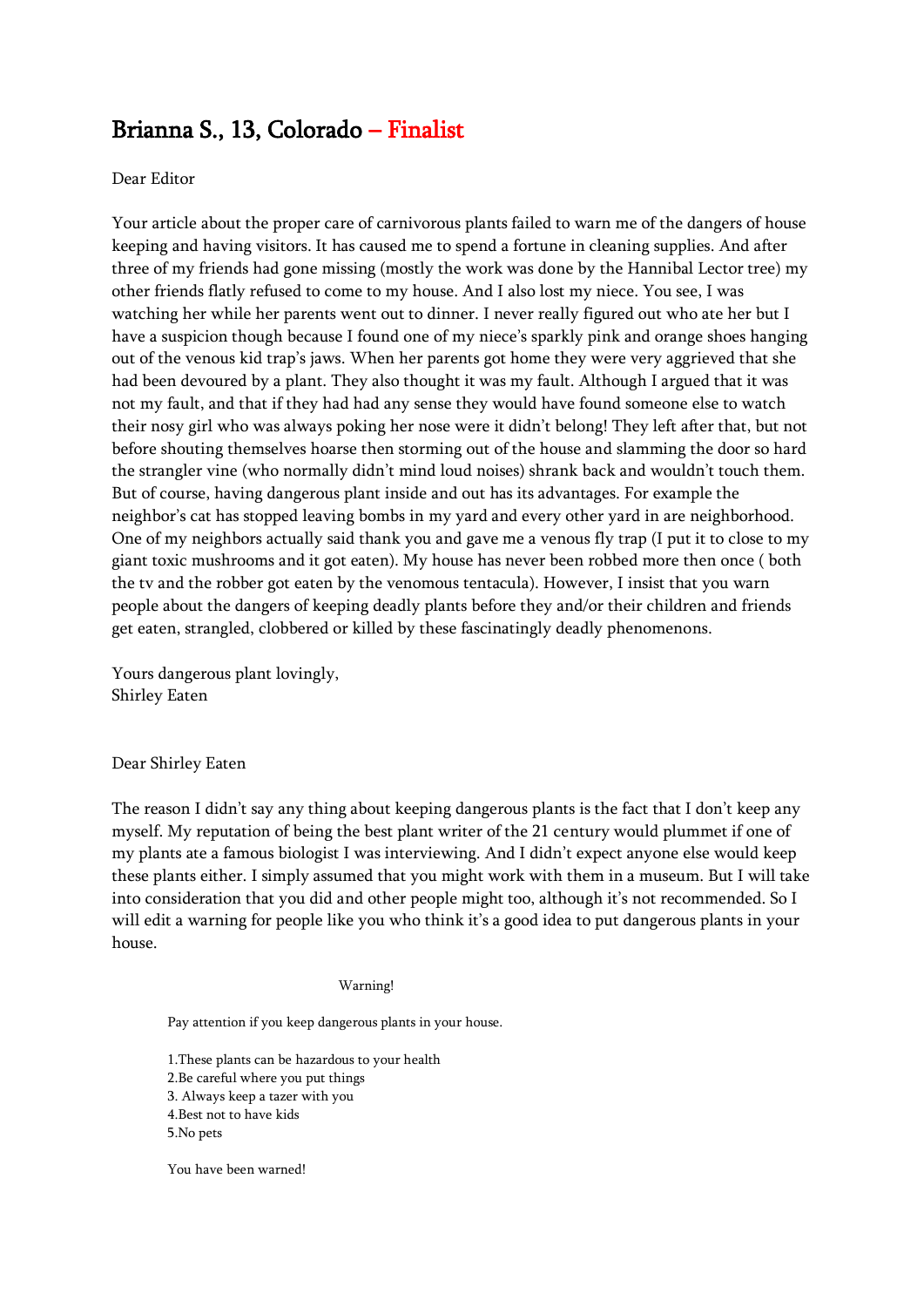#### Yours moo ha ha ha-ingly Brianna.H.S Mikayla S., 15, Colorado

#### Entry 1:

Dear Madam,

As unlikely as it may seem, I am an avid follower of your magazine. I love to read about delicious little morsels and how some are better to avoid than devour; like the banana spider, which is very fast, and poisonous. But I must ask, why are gnats so delicious? And do humans eat many bugs? If so, which is your favorite? Mine is the stink bug, flavorful and fun to eat!

Your Faithful Feline Fluffy the Siamese

Miss Fluffy,

I am pleased to hear that more than humans are reading my magazine; new and exotic followers are always welcome. I cannot accurately answer your first question because frankly I think gnats are disgusting, so why they taste delicious is a mystery for another to solve. To answer your other question, humans consume bugs on a regular basis mostly unintentionally. Where I'm from though, a large number of humans (but not I,) enjoy a snack of fried ants or chocolate covered locust especially in certain Asian countries and in most of Africa. You are not alone.

Gnats Dislikingly, Mikayla R S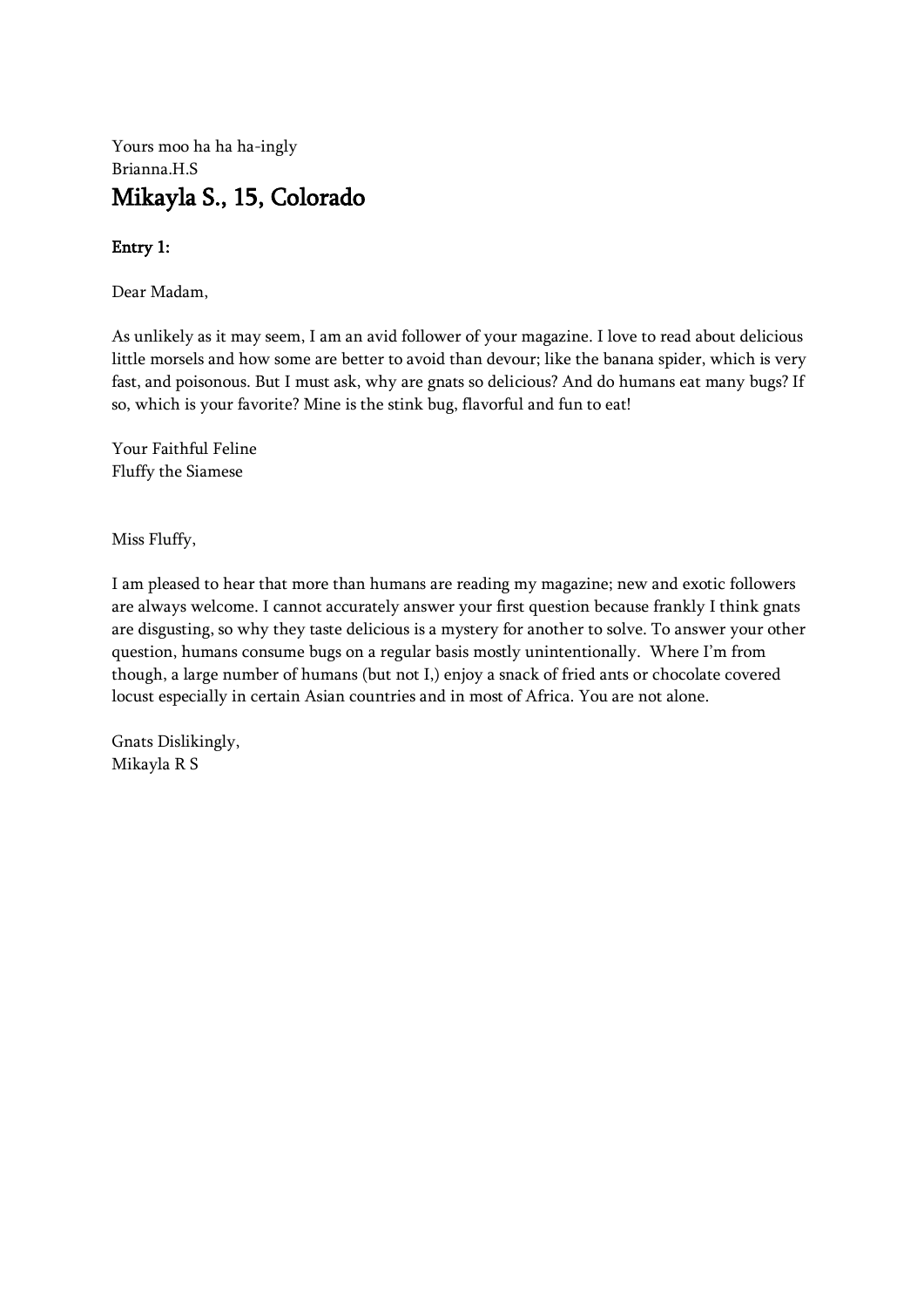#### Entry 2:

Dear madam,

As you surely know bugs are more populous than any other species of the planet. living just about everywhere, the sky, ground, water, warmer and colder climates. striving for the most part, and helping our ecosystem thrive. eating what no other would eat (dung beetle, flies etc.) I am sure you know this so who better to ask than you… do bugs live in Antarctica? It does not seem possible to me as their coldblooded and Antarctica being very very cold. Is it possible for these necessary prodigies to thrive on such a frozen tundra as Antarctica?

Yours questioningly, Carrie Bean

Miss Bean,

Only one bug is native to Antarctica, the Antarctic midge. it is a small bug measuring less than a centimeter, flightless, and possessing the amazing ability to be completely frozen around nine months a year. they can survive up to negative fifteen degrees Celsius, go without oxygen for up to a month, and can survive loss of up to seventy percent of its bodily fluids! this amazing creature eats bacteria, algae, and penguin poo. it lives for two years as a larva before its short life of twenty to thirty days as an adult. it only comes to the surface in summer when it is warm enough to move, I hope this was enlightening.

Sincerely, Mikayla R. S.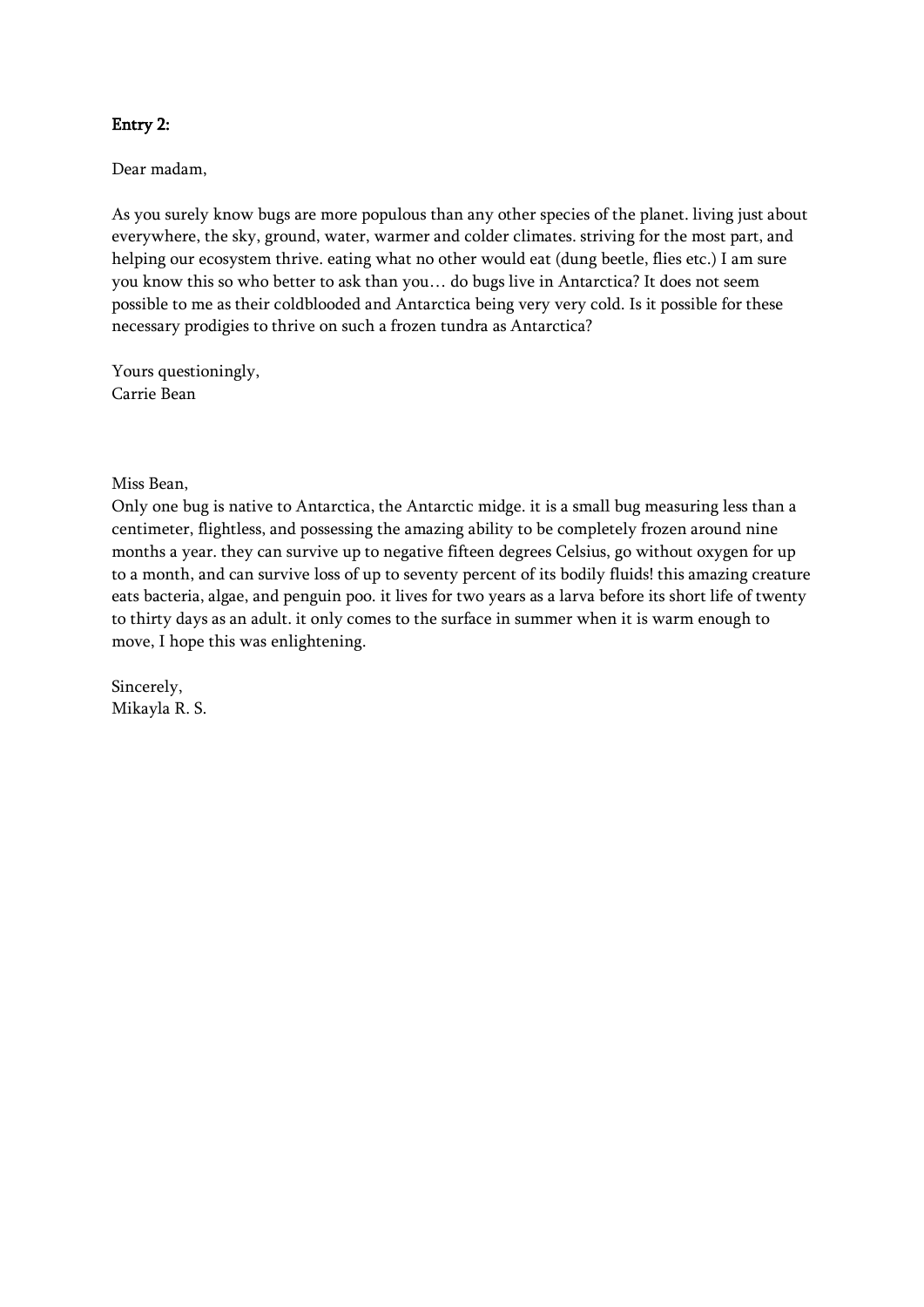# Grace H., 12, Missouri

Dear EDITOR,

I love playing princess with my sister Bingo and with my friends. I also love fairies. Look, what I mean is when I saw your magazine, I begged my dad and mum to get it for me, but they said that I would hate it. So, when I went to my Nana, I asked her to get it for me and she did and then I loved it. So, the only question is what's your name? What is this (points to nose)? And what is this (empty hands). EDITOR knows nothing. Got that Dude? OK!

Love your biggest fan,

Bluey

Dear Bluey,

I'm glad you have fun with your sister and your friends and that you have great jokes and the way you love my magazine. I've seen a lot of fairytales when I was a little younger than you and I still do. I don't have a whole lot to say but I really love your jokes.

Love,

EDITOR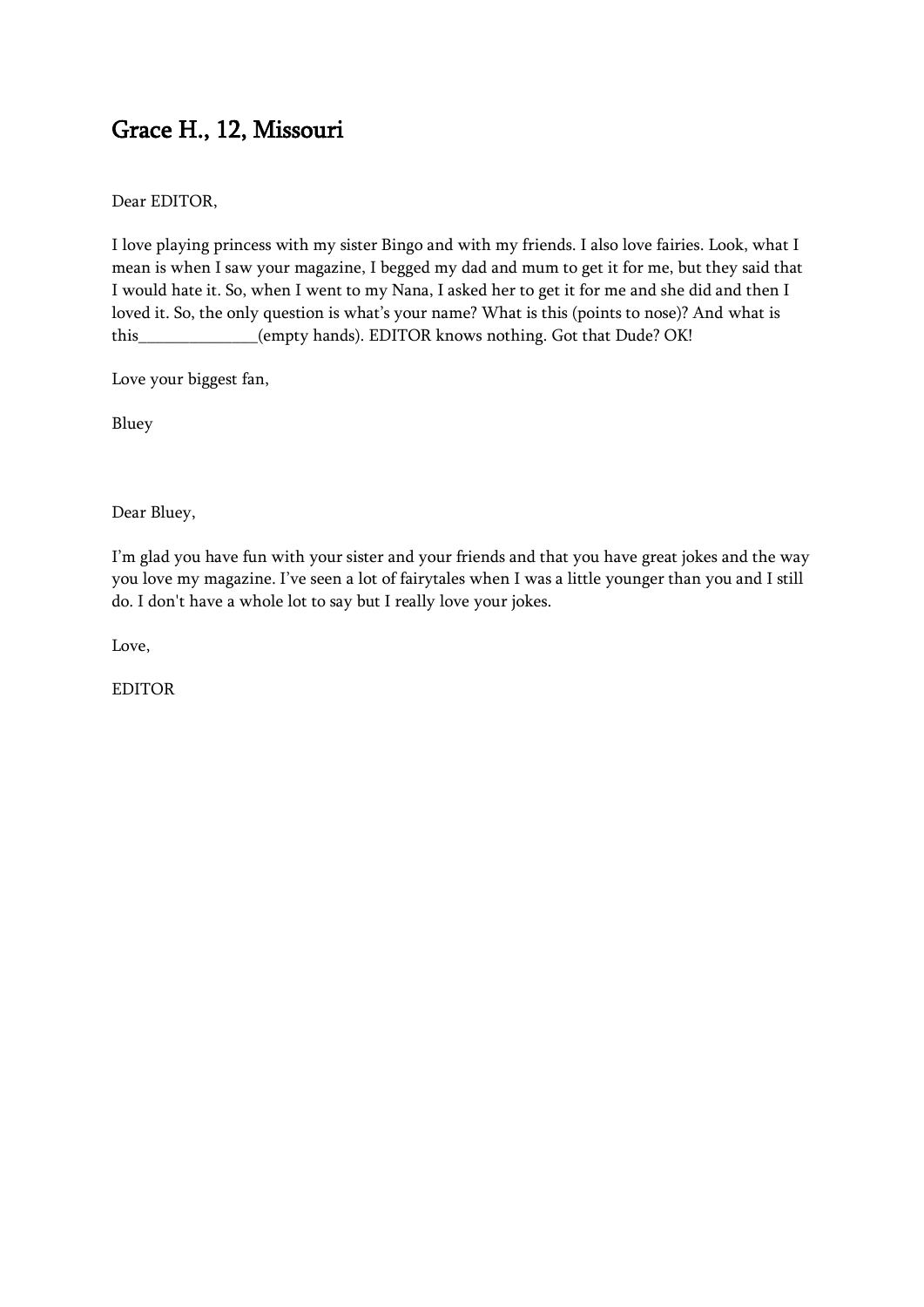# Elliot H., 10, Missouri

Dear editor,

I love your magazine so much brah it's so cool just brah. By the way I have one question like why did you choose

A minecraft magazine bro? Why? Why? Why? Is it because It sounds sus? I don't know but

# Bruh!

I'm going to stop writing right now.

Sincerely, Random noob

Dear random noob,

I,m going to tell you why I decided to do a minecraft mangesine In I three easy steps .

1: I love minecraft

2: My youtuber plays minecraft

3: because it's fun

So that is why I chose a minecraft mangesine

Sincerely, Editor

P.S. Why did you say your name is

Random noob?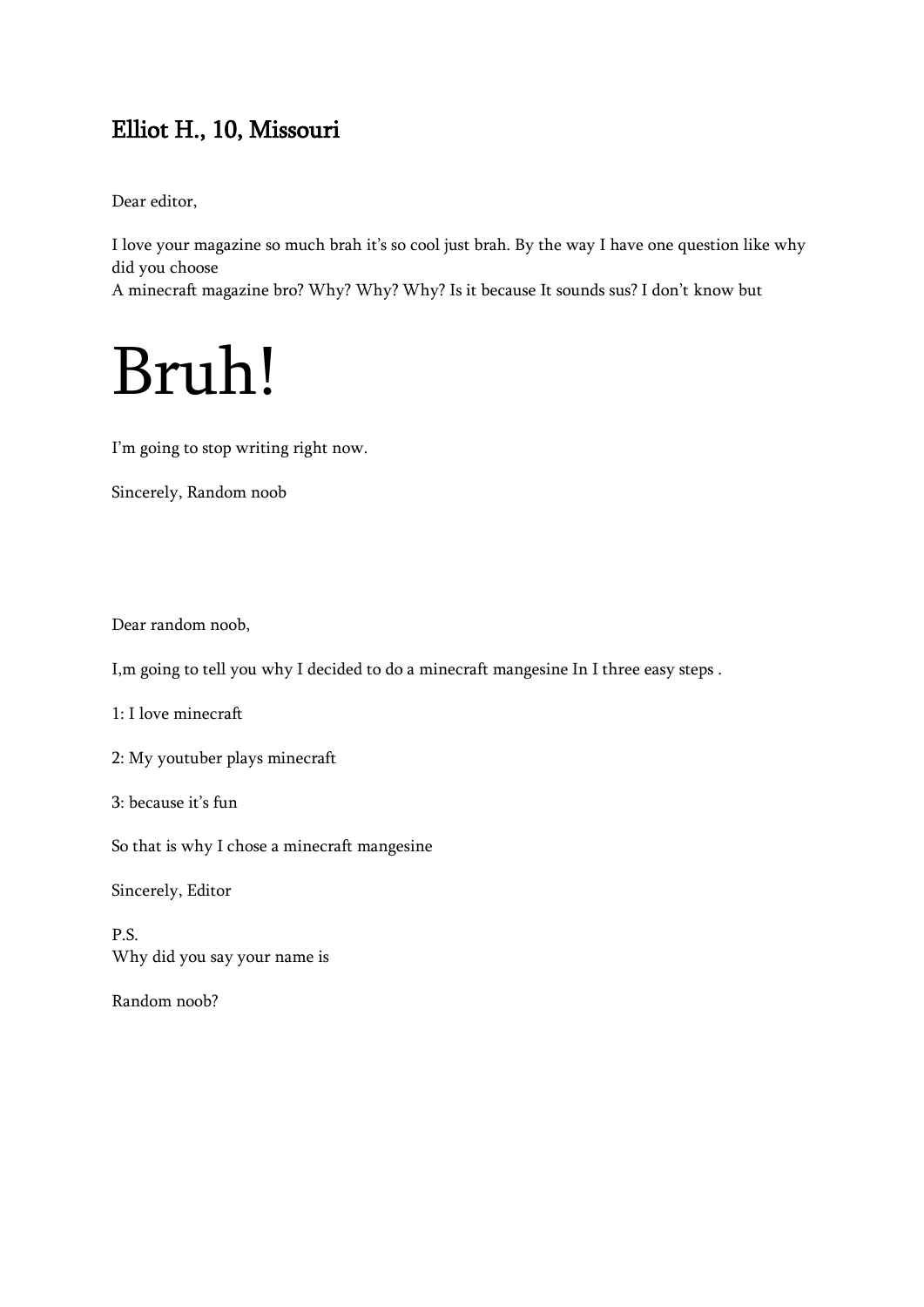# Megan M., 11, Indiana

#### Entry 1:

Dear editer;

I enjoy your magazine. I wish I had read your "Safety on the Trail" sooner, because I once had a little trouble when I went hiking to Grandma's house. I went because my mother told me to take Grandma cookies.

Although I know I should not have, I was talking to a stranger while picking flowers a little off the trail. In the end, my question is; how do you keep wolves out of the house when your Grandma is half deaf?

Your fan, Red Riding Hood

Dear Red Riding Hood;

I am glad you enjoy our magazine. Here are some tips to keep wolves out of the house:

- 1. Do not socialize with wolves, stay away from them!
- 2. If a wolf gets in the house, bang pots and pans and make a lot of noise. I would recommend playing country music full blast.
- 3. Call your local hunter or 911.
- 4. Get one of those fancy video doorbells.
- 5. As all children should know, if you do not know who it is, do not open the door!

Yours truly, Jacob W. Grimm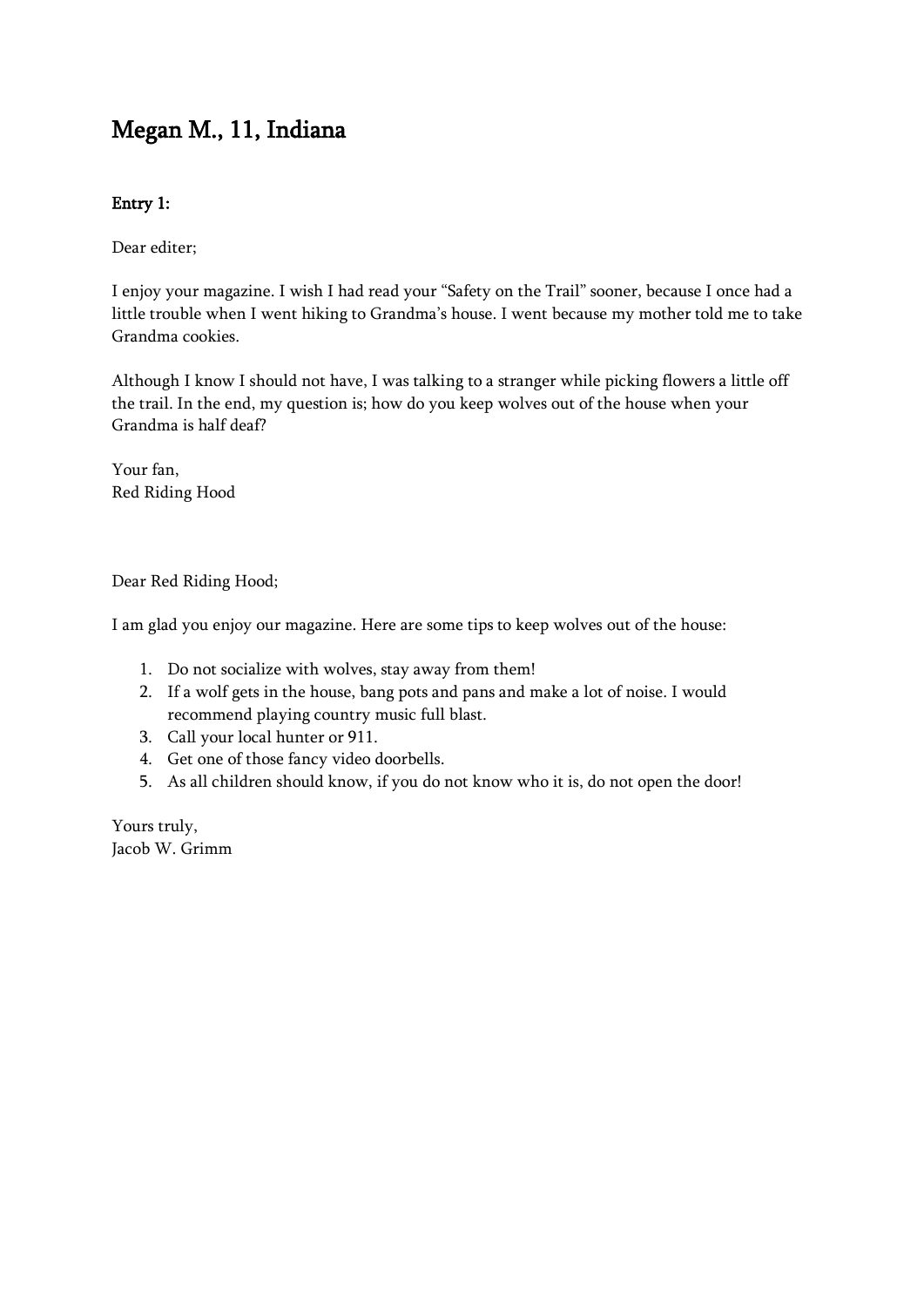Entry 2:

Eleanor Celia VanHisingia 2310 McBroom Drive Tent Ridge, CA 11111

Backpacking Princess Magazine 6032 Mountain Drive Snowshoe, FL 00000

Dear Editor;

I LOVE your magazine. All of your articles are great! I especially liked the article "Hiking in the Badlands" with all those funny calamitys, was it all true? My favorite was when the tent fell over because of the wind. How did three people all sleep in the pickup cab?

Will you ever host a backpacking expedition? Would you consider go to Eswatini because I've always wanted to go there? If so I will most definitely try to attend.

Yours truly, Eleanor Celia VanHisingia

#### Dear Eleanor,

I am glad to announce that we have decided that we should go to South Africa –with an optional side trip to Eswatini--in November 2022! Here is the idea that we have right now. Plans will be finalized March 1, 2022.

After flying into Johannesburg, we will take a bus to the Drakensburg. We will stay in rustic lodgings for five nights. For more experienced and adventurous families, we will lead a group trip around the Crack and the Mudslide (strenuous 6.2 hike). Some other trail options are the easy to moderate Chain Ladders Hike or the Tugela Falls Hike.

We will then go to Kruger National Park. You will have four days to chose between game drives, wilderness trails, birding or exploring on your own. Authentic South African food will be provided. One sunset "Big Five" drive will also be offered.

Backpacking Princess tours will then take a bus to Eswatini to visit TWR's radio site along with day trip's to Hlane and Mlilwani game parks.

More information will be provided upon request. Please contact us at 1-TUG-ELA- FALL.

We hope to hear from you soon, Suzie Surefoot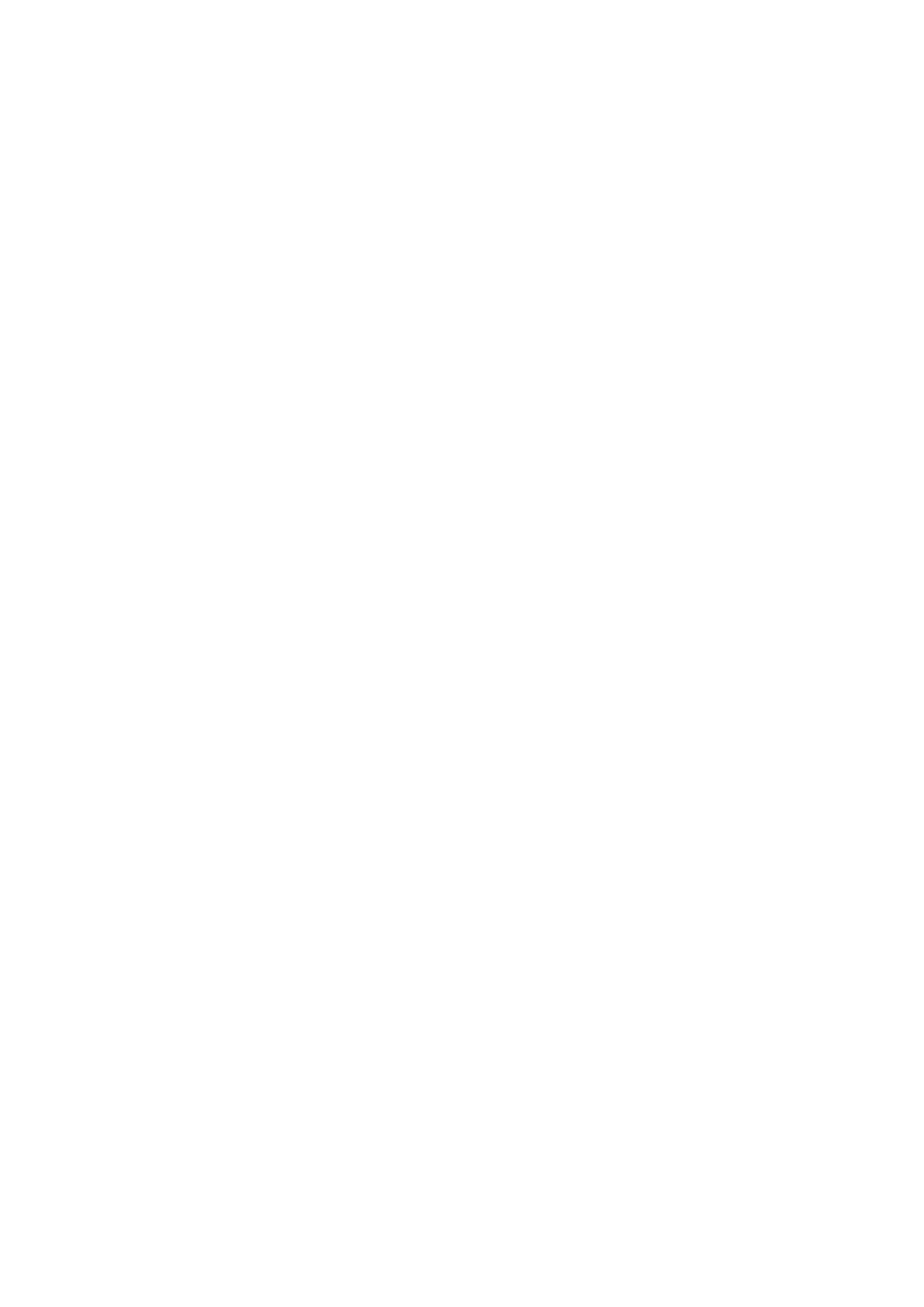# Astrid D., 13, Ontario, Canada

Dear Editor,

Is ending the world or sitting in a void a good fantasy story idea?

Sincerely,

Kim Jr.

Kim Jr.,

Yes, ending the world and/or sitting in a void could be a good story idea, though sitting in a void would need more action. Why, may I ask, would you want to end the world? You live here, too.

-Astrid D.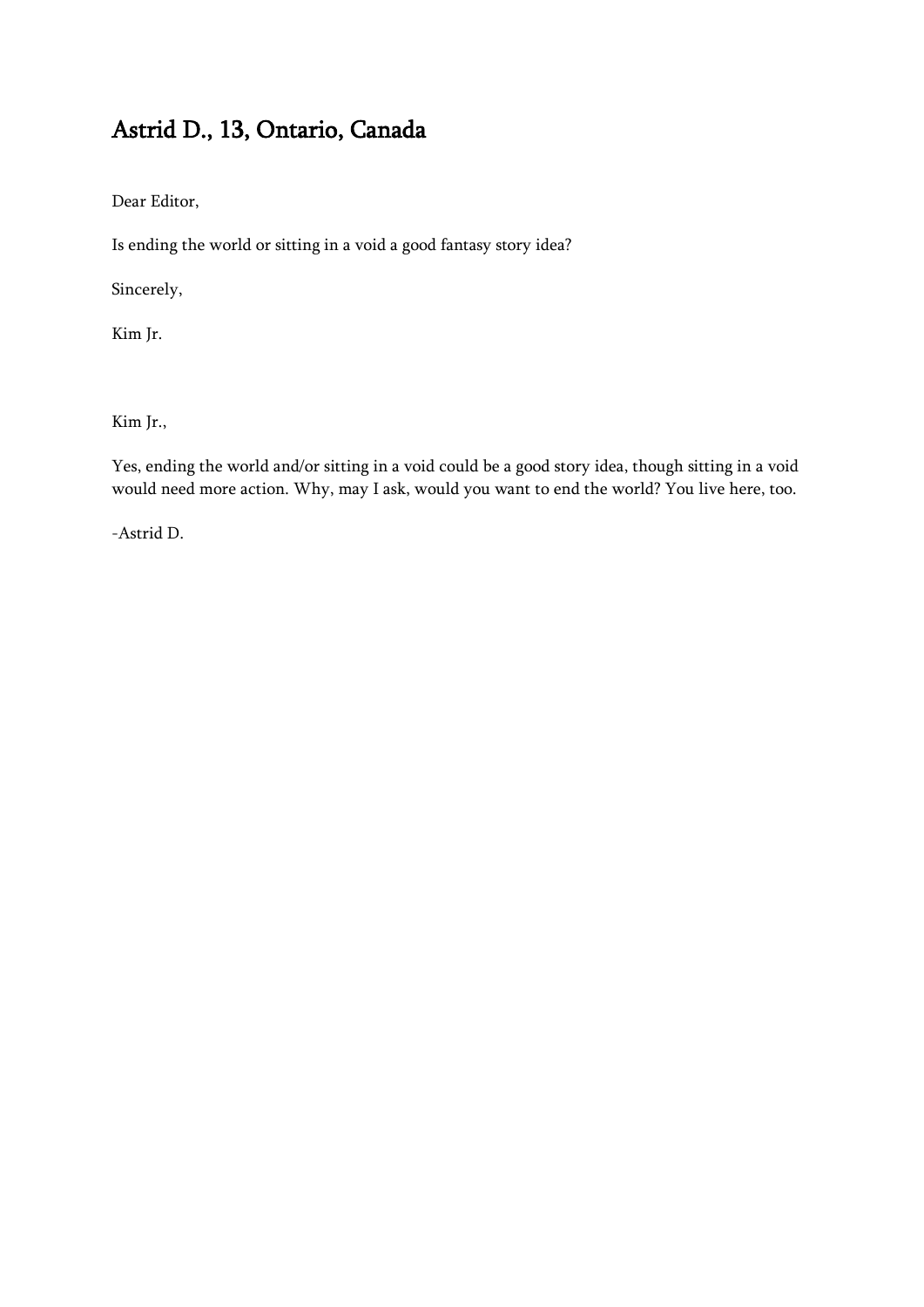# Sarah S., 12, Alberta, Canada

#### I LOVE TO LOVE YOU BECAUSE YOU ARE SO LOVEABLE

Dear Editor,

I love your magazine and find all the pictures cute. I am very artistic and like your colourful pages that match your interesting articles and stories. I love how you appreciate art just like me. I subscribe to your magazine because I wonder what stories will come out in each addition.

I was wondering if you would consider having an art contest for your subscribers. I would definitely enter and I'm sure others would too. It would fill some more spaces with colour, and I paint beautifully. As I would be sure to win, I think the prize should be that the winner gets to paint the pictures for the main article of your next issue. Since I will win, what is your next main story? I will start painting right away. In fact, you will be so amazed at my paintings that I will paint pictures for every issue.

Looking forward to working with you!

Love your future painter, Olivia Blake

Miss Blake,

I have received your letter, and I thank you for the encouragement. I am glad you enjoy reading the magazine that I enjoy designing.

The board and I will consider your request for an art contest, but I cannot promise anything. We plan everything in our magazine at least a month in advance. I am sure you paint beautifully and would look forward to seeing your paintings featured if we end up holding a contest. I personally like the idea of an art contest, though I cannot guarantee what the prize may be.

Thank you for your suggestions, I enjoy hearing from my readers.

Sincerely, Ruth Perk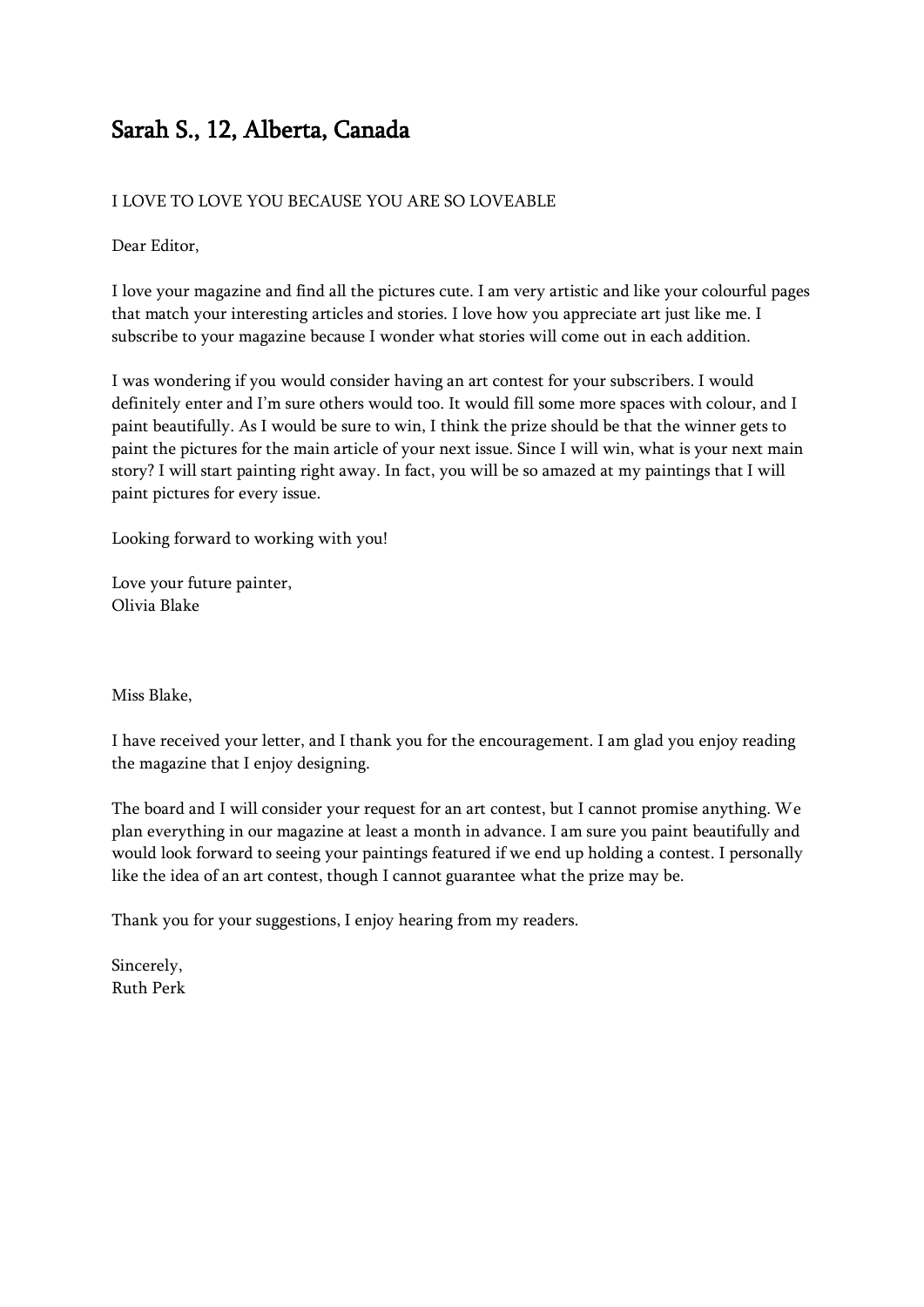## Isabelle L., 12, Iowa

#### Entry 1:

Dear Sir,

I am very pleased to say that your first book is wonderful. Are you making more? If so, I wish to be the first to read them. Here are just a few ideas for new stories: a boy hiding in a cave from a band of robbers, a child going to camp, perhaps a blue whale meeting people.

Truly, Thomas Fanley

Mr. Fanley,

I am happy you want more books. I am working on another book and your suggestions will be helpful. My favorite of your ideas is the boy hiding in a cave. I could (will) use your suggestions in my story. I will send you a summary of the story and you pick a good title.

Sincerely J.O. Turtle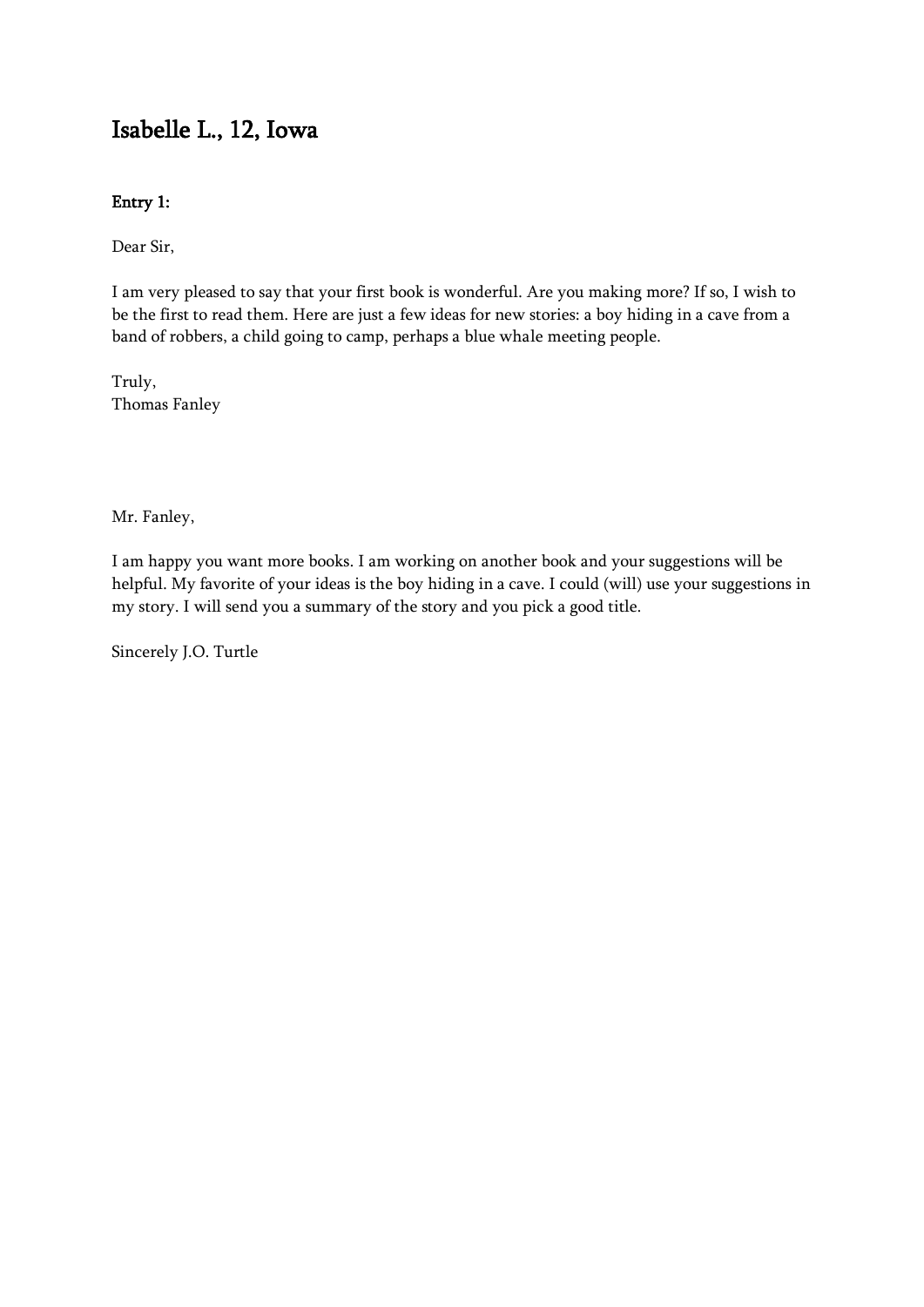#### Entry 2:

Dear Sir,

I HATE your books. You choose the most boring topics ever. Such as, How to Deal with Noisy Kids or Constellations in the Sky. These books contain too much information and little interestingness. How do you find such horrible topics?!

Truly Your Least Favorite Admirer, Anna Bell Jomar

P.S. My last name is pronounced Joe. Mar.

Miss Jomar,

Thank you for addressing a big problem. These topics you call 'boring' are simply written for adults and, therefore do not have many stories to perk your interest.

You must not have heard of other stories I have written. Some of these are: The Turtle kid, and the Eagle Kid, The Journal of April May June, and Short Tales. These are stories for all ages. Perhaps you will like my personal favorite, The Mud Eater.

Sincerely John Hot,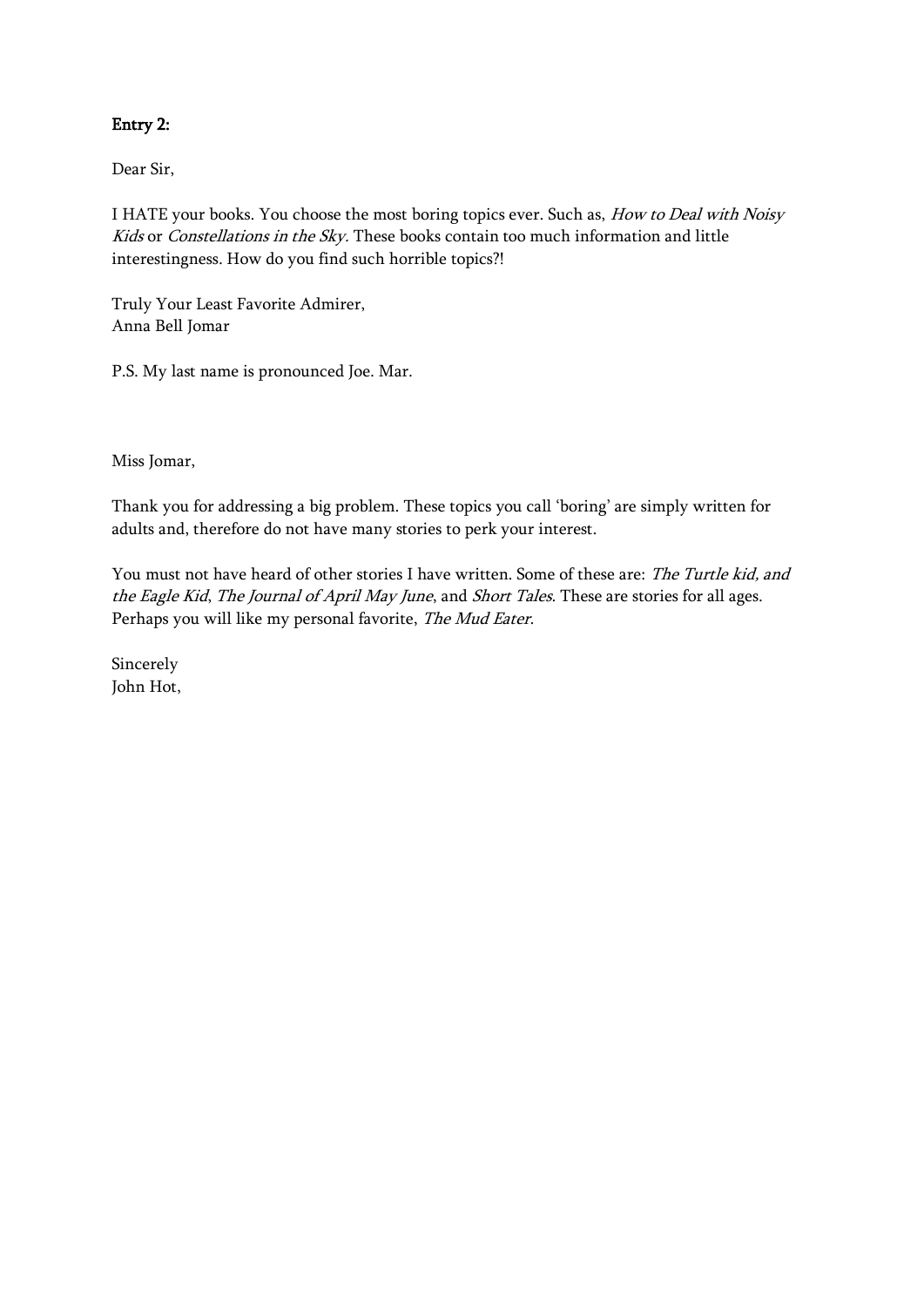#### **Sakeena Z., 12, Ontario, Canada**

To: CatsAndCrowns@gmail.con

From: MrsShmooblewart@gmail.con

Dear Madam,

I am writing this email as my son sobs in the corner, a direct result of your incompetence. You see, my son adores your magazine, reads every addition ravenously…or at least he used to. One day, in issue #127 of *Cats And Crowns* page 7, paragraph 2, sentence 59, you stated, "The average cat can jump 6 times their height but Sorbet jumped 149 times her height!" don't you think a comma is in order? I certainly do. And if this is the standard you and your staff uphold yourselves to, I want no part of it. My son's subscription will be cancelled unless we receive a refund on every magazine we have ever purchased.

Warm regards,

Karen Shmooblewart

To: MrsShmooblewart@gmail.con

From: CatsAndCrowns@gmail.con

Mrs. Shmooblewart,

My team and I thank you for bringing this grammatical error to our attention. Please be assured that this is not a regular occurrence. Unfortunately as this edition of *Cats And Crowns* was put into circulation over three years ago, it is out of our capacity to do anything to mend this typographical error. However we do believe that a refund on all purchased magazines is slightly supernumerary. Instead, we could send you 12 kilograms of passion fruit flavoured cat food, as it is what we regularly give as compensation. Again, this is not the standard we uphold ourselves to and this case of mismanagement is most irregular.

Sincerely,

Sakeena Catface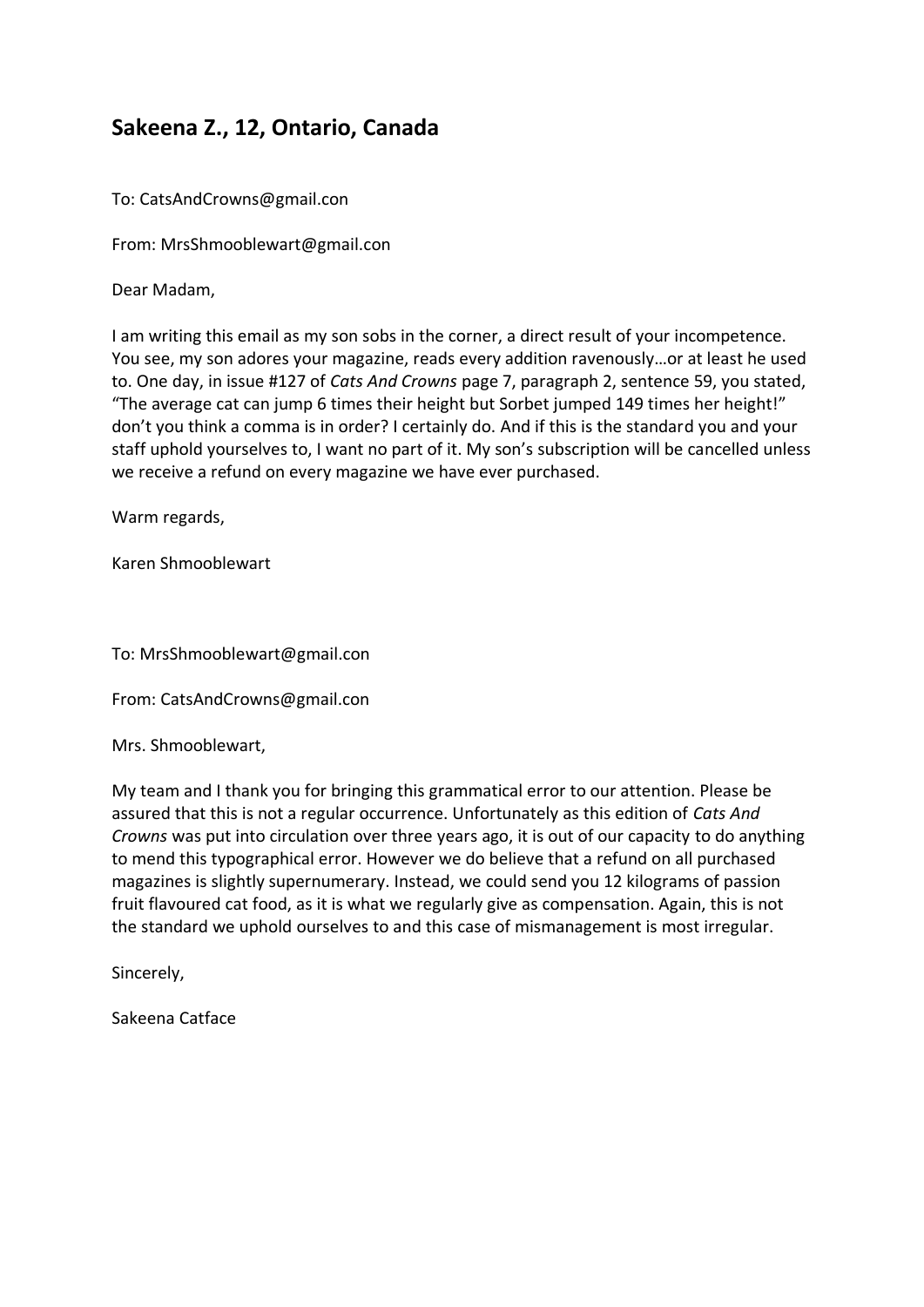# Mitchell M., 12, North Carolina

Dear Sir,

When I subscribed to your magazine, I was excited to hear what you had to say about Minecraft. I have been playing Minecraft for 4 years and am the champion Minecraft player at my grandma's senior center. When I read *Steve and Me* though, I was disappointed because of all the lies you are telling.

You claimed that Notch created Minecraft on May 12, 2009, when he actually created it on May 13, 2009. You also claimed Notch sold Minecraft for \$2.6 billion but it was actually sold for \$2.7 billion. I now wonder what other lies you tell in your articles.

Since I am an expert gamer, maybe you should have me fact check your articles before printing them. If you can't get your facts straight, I think I'll just have to unsubscribe from your magazine.

Concerned Reader, Blob Ross

Mr. Ross,

Thank you for subscribing to *Steve and Me*. I received your letter concerning errors in the magazine. I am glad you have been reading the magazine carefully and thoroughly each issue.

I know Notch personally and have interviewed him many times about Minecraft. We talked about programming the game and the release date. We have also talked about why he sold Minecraft and how much he sold it for. I can assure you that we have people to fact check the articles before publishing them.

I am sorry to hear you are disappointed in our articles. I do hope you will not unsubscribe from Steve and Me. If you do want to unsubscribe let us know and we will refund your money. I hope you continue playing Minecraft, and remain the champion Minecraft player at you grandma's senior center.

Sincerely, Mitchell M. Editor and Chief of Steve and Me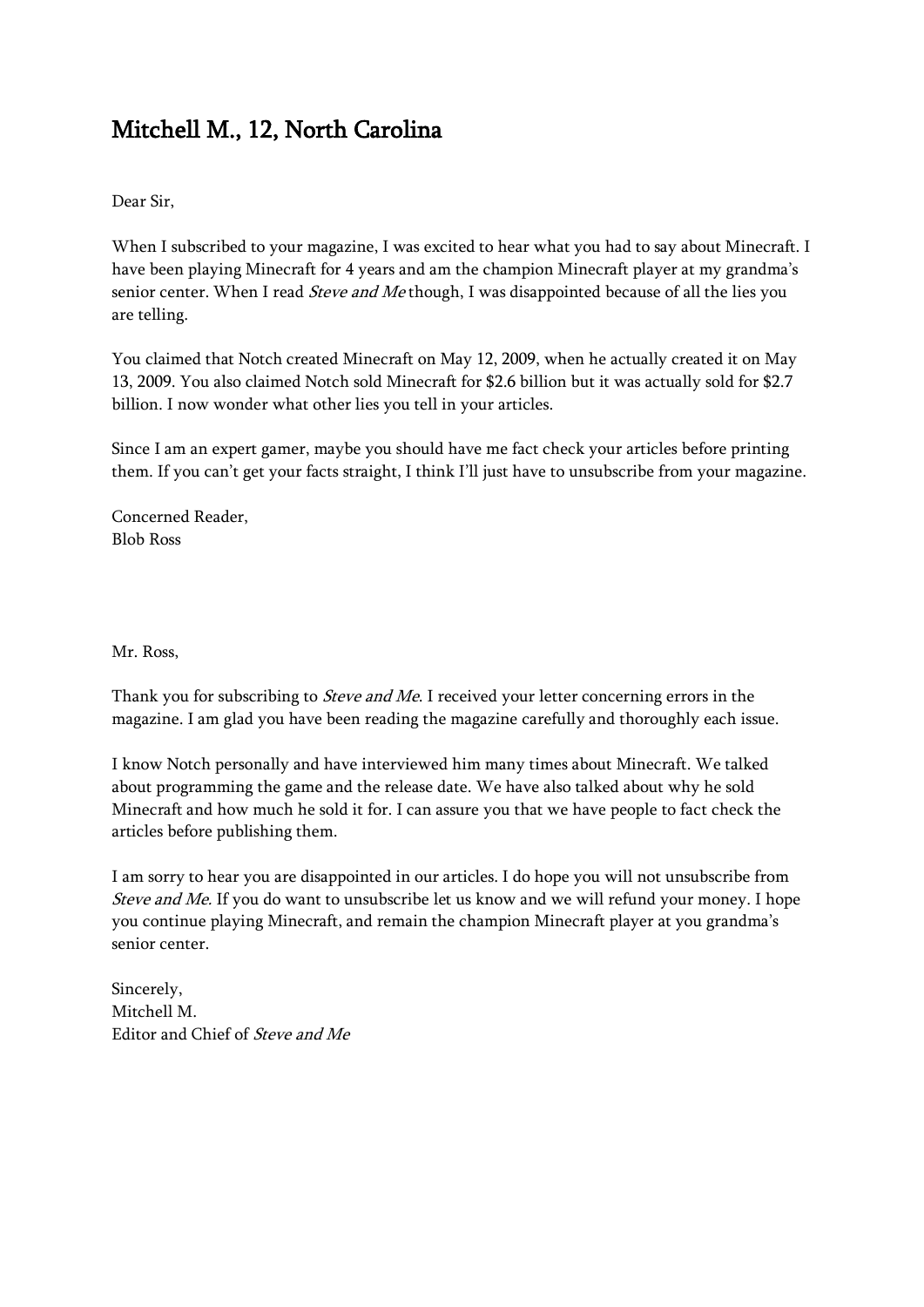# Brock S., 11, Alaska

#### Entry 1:

Dear Editor,

I am an interested reader of "My Nomadic Life" and enjoy many of your creative works. Not all of your poems and stories are good, but I quite like your "Scary Harry" limerick and your "Finding God" short story, which leads me to two questions.

Were all of the details in "Finding God" from personal experience, and if they weren't, what gave you the ideas for the story?

Secondly, I noticed that children seem to struggle with limericks. Do you have any advice for other kids on making rhyming limericks?

Sincerely,

Amy Wright

Dear Ms. Wright

Thank you so much for reading "My Nomadic Life"! It means a lot to know that you enjoy the articles, stories and poetry.

To answer your questions, yes, many of those details and events were from my own experiences. I did many of those things that Mannie did in the story, but, like him, I realized that God was only trying to get me in a position to get myself out of a bad place in my life. So, I decided to do just that! However, none of the characters were actually real. They were purely fictional.

As for a few helpful tips on limericks, I generally find it helpful that with any poem that requires rhyming, to use something I call "word banks. Word banks are boxes that I put lists of rhyming words in. I especially use word banks when I experience "writers block". They can help you fit rhyming words to a theme, and a theme to a rhythm. From there, you can practice limericks on your own.

I sincerely hope that this answers your questions, Amy.

Yours truly,

Brock S.

Editor of My Nomadic Life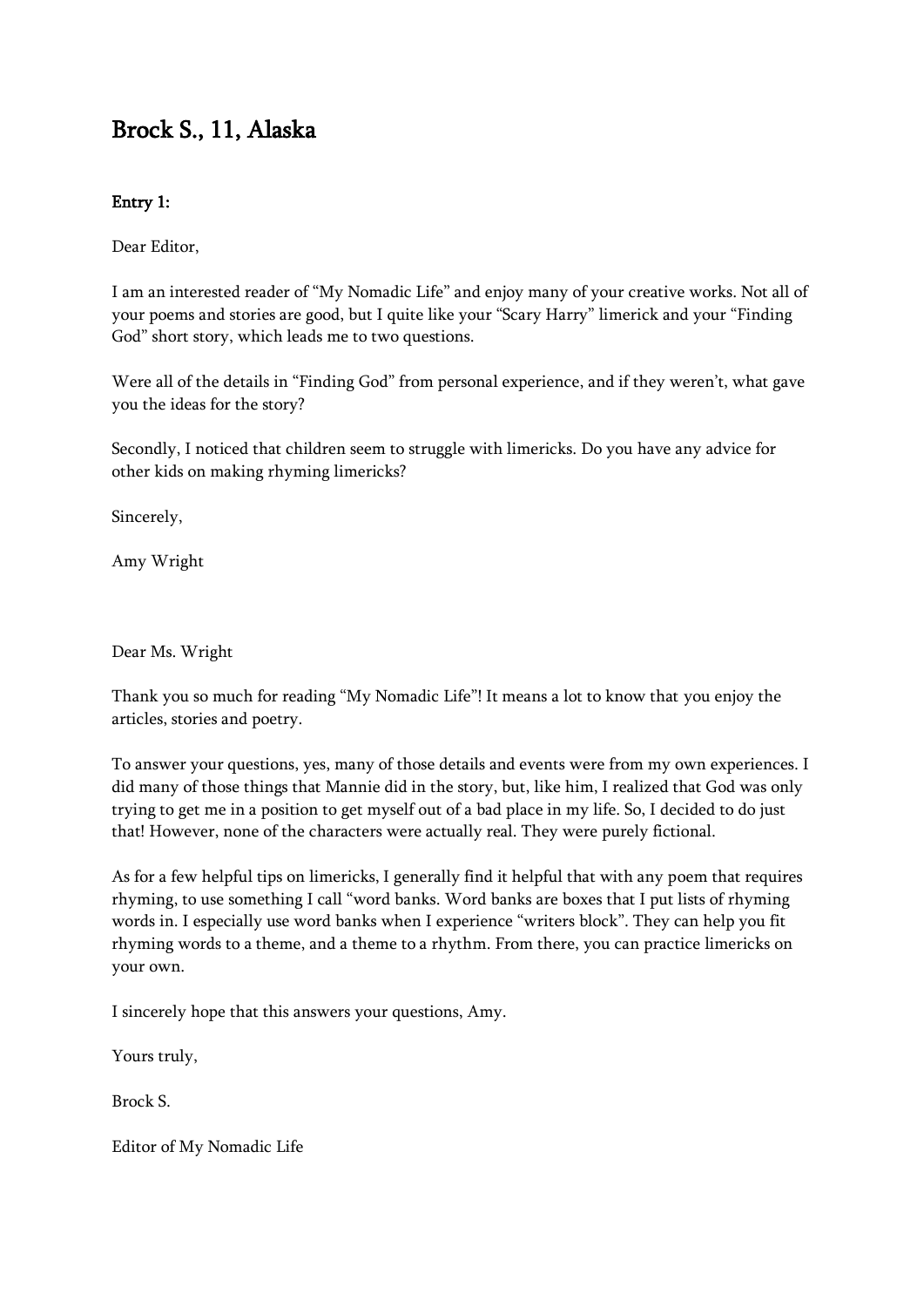#### Entry 2:

Editor,

What standards do you hold in "My Nomadic Life" when you tell people that it's perfectly safe to eat jellyfish? Our poor mouths and stomachs would be damaged beyond repair by their toxins. I demand that you retract every word you've said about being able to eat jellyfish. Everything! You are misleading innocent people! I am going to retract my subscription to your deceptive magazine if you don't publicly admit it and remove all mention of eating jellyfish from your future publications.

Sincerely, Florence March

Dear Ms. March,

I completely understand your concerns. Most jellyfish ARE toxic. This is why I researched so carefully and made sure I clearly stated that only Cannonball Jellyfish are safe and very healthy to consume. You see, jellyfish are full of nutrients and rich in collagen, as well as other healthy substances.

Furthermore, I always recommend to my readers to do *their own* research *before* trying something new. I was nervous the first time I experienced handling and eating Cannonball Jellyfish, but I have enjoyed this specie several times now without any negative effects. I hope you will consider trying this healthy dish too and continue subscribing so I can share more with you.

Yours truly, Brock S., Editor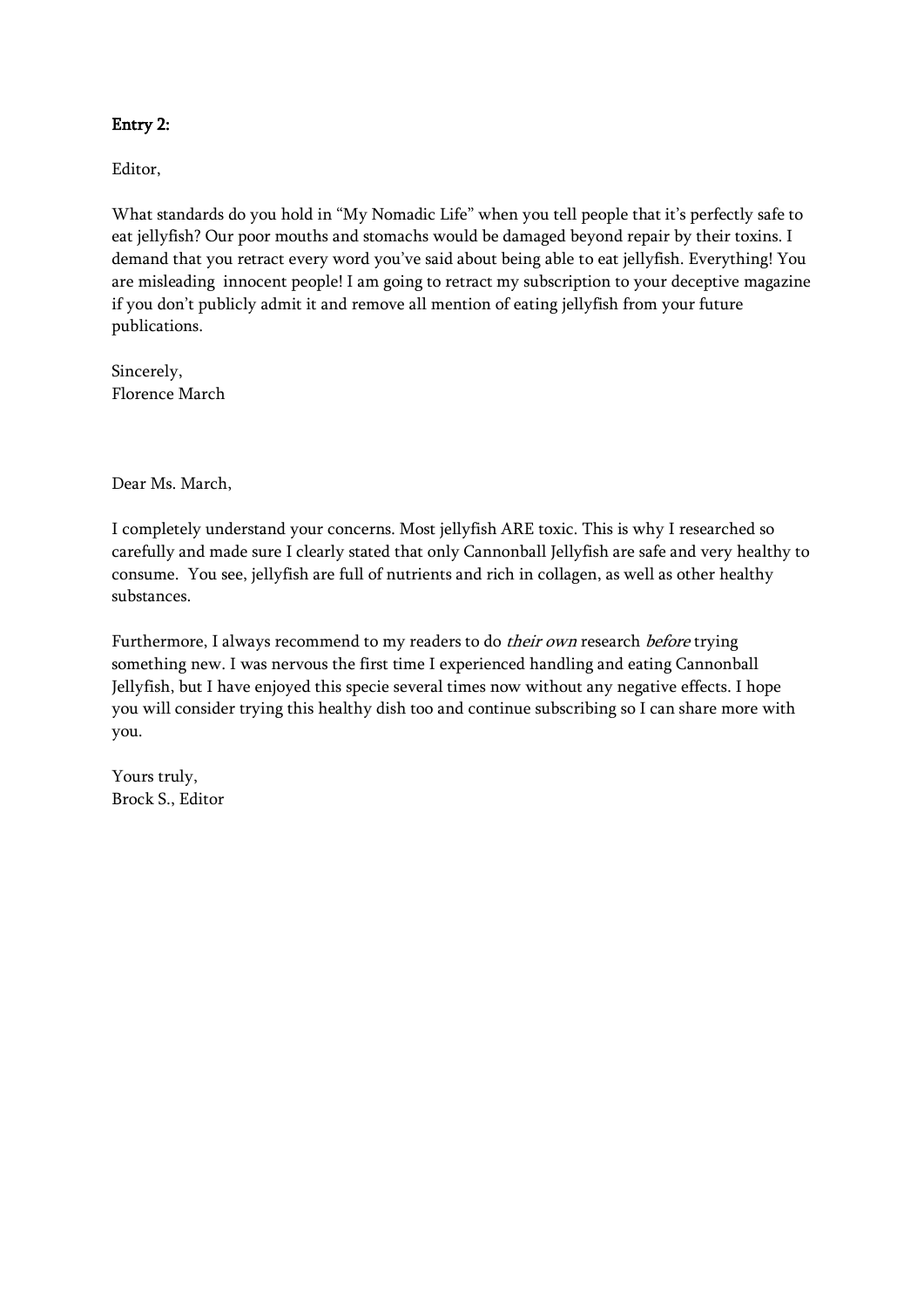# Evie A., 14, Ohio – Finalist

Dear Editor of the MTL (Movies to Life) magazine,

I have read your magazine from the very first issue and I have determined that you are the person to ask help from. For years I have been trying to attract the attention of my favorite actors with little or no results and I need you to help me end this horrible streak of bad luck.

When I was 13, I endeavored to recreate the Harry and Marv break in scene from Home Alone for the amusement of Macaulay Culkin, but I was arrested for breaking and entering before I could meet him. When I turned 15, I tried falling out of a tree onto the hood of Michael J. Fox's car only to find out that it was in fact not Michael J Fox's car and I had to be taken to the hospital with three broken ribs. At 17, I attempted to stand under Timothy Omundson's window and serenade him with the Woody Woodpecker theme played on the drums and was promptly taken out by his security guards. At that point I had been warned off of living celebrities by the authorities so, two years ago on February  $22^{\text{nd}}$ , I ventured to rob Dwight Frye's grave while dressed as his corpse pilfering Frankenstein character, Fritz, in honor of his birthday. His family didn't press charges because I was, as they said, "very mentally disturbed." (can you believe they said that?)

Recently I've been on a superhero kick and have discovered the majesty that is Robert Downey Jr. I have since constructed a custom homemade Iron Man suit with fully functioning jet boots. I am planning to fly to his house so we can have a privet chat. I just know he would love to talk to a dedicated fan like me.

My only concern is that he won't notice me even with the suit. I have failed so many times before, I'm not sure I even have the heart to go through with this. Please, tell me how to get his attention.

Armed with my camera and autograph book,

Someone-Who-Is-Tired-Of-Being-Handcuffed

Dear Someone-Who-Is-Tired-Of-Being-Handcuffed,

I have just begun my position as Editor here at MTL and was indescribably excited as I opened my first letter. Needless to say, my enthusiasm took a beating when I discovered the letter writer was an utter psycho (no offense meant of course).

I do not know how you built fully functioning jet boots or how you managed to sneak into the Forest Lawn cemetery to *ROB DWIGHT FRYE'S GRAVE*, and I have absolutely no interest in finding out (need I restate the grave robbing bit?). To put it frankly, you scare me!

Please do not bother Mr. Downey Jr. as I am sure he would rather do anything on earth other than talking to you for five seconds.

Please do write me again.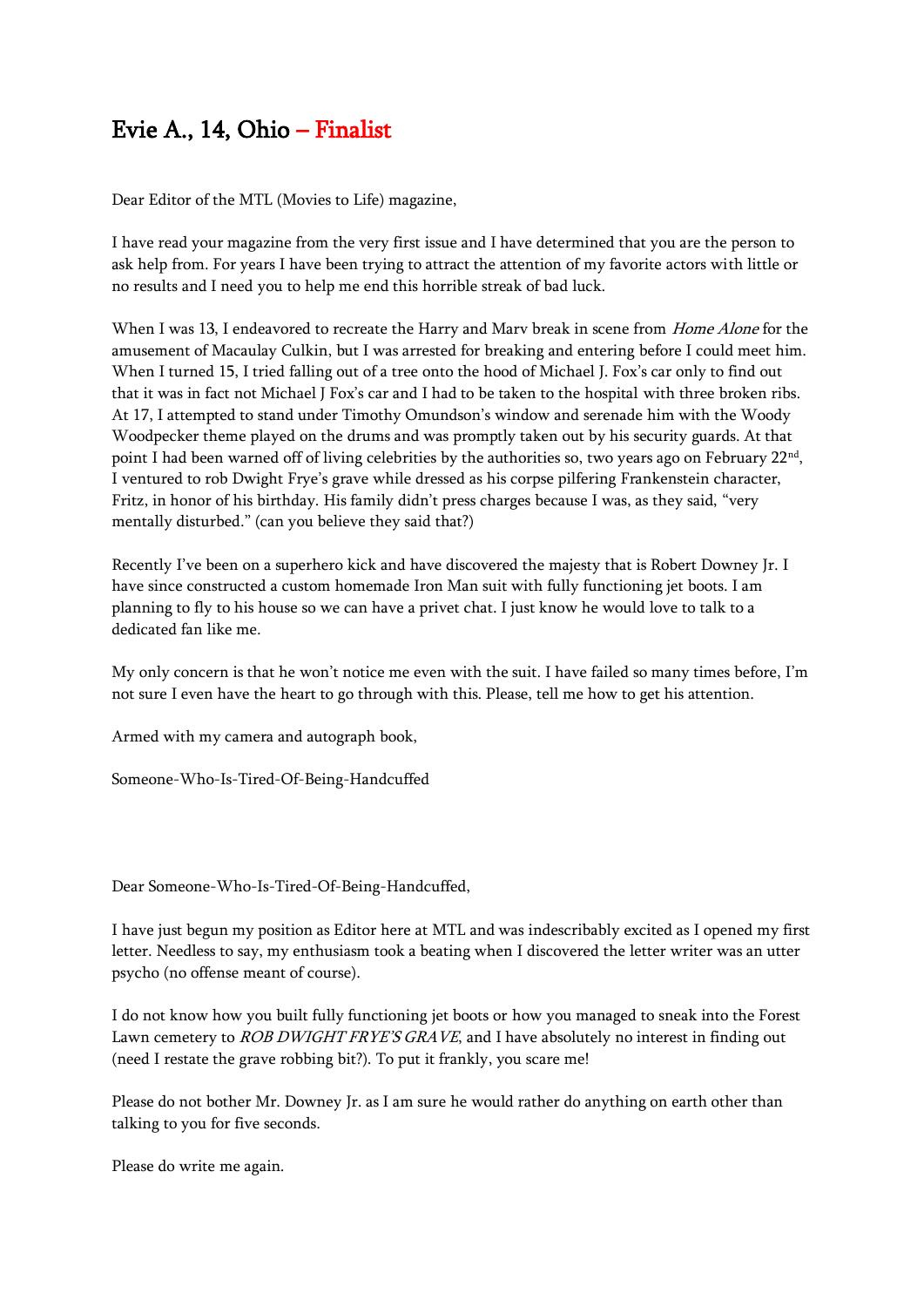Locking my doors and barring my windows tonight,

Harrison Fjórd, Editor In Chief of MTL magazine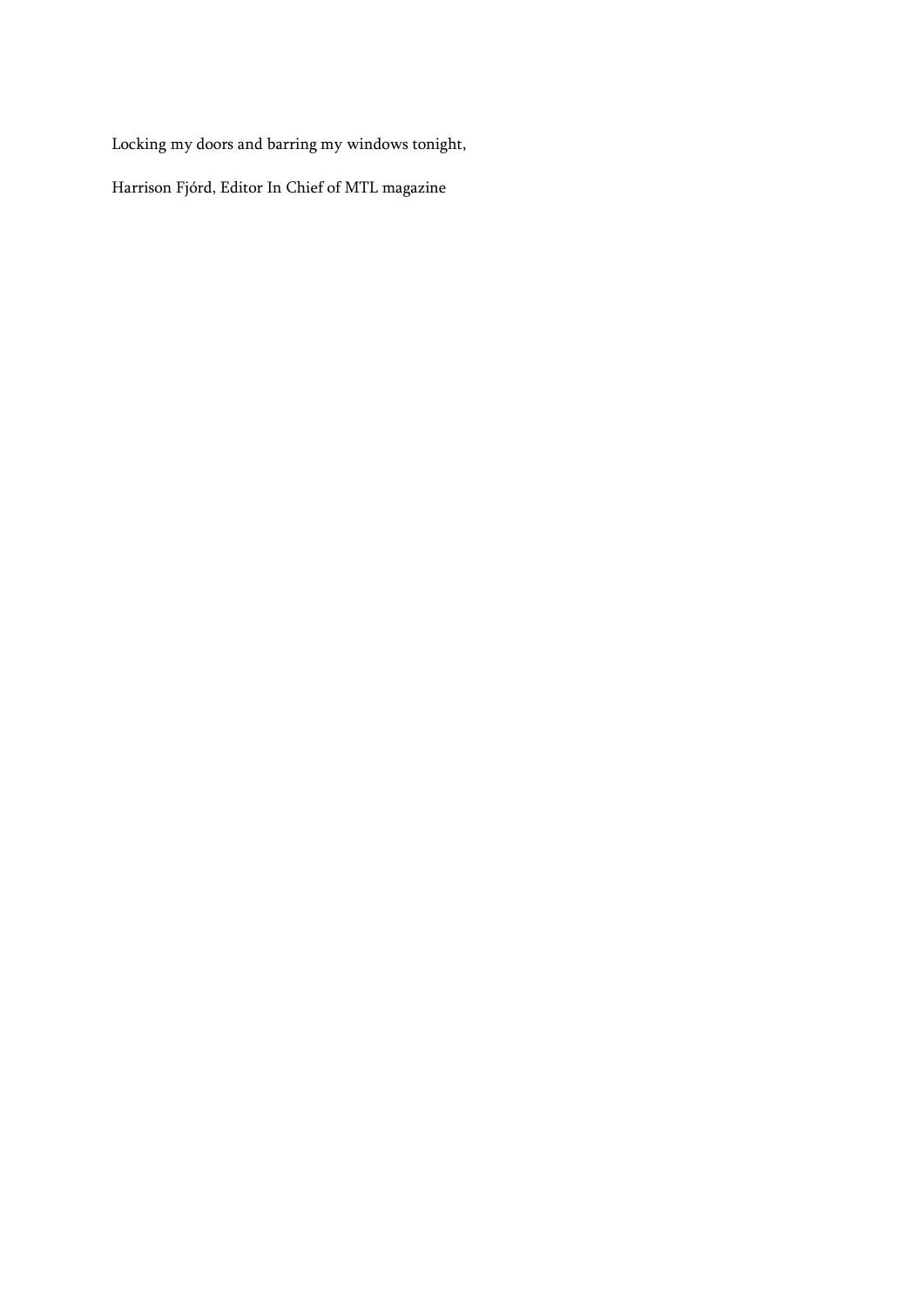# Julia A., 12, Florida – Winner for Entry 2

#### Entry 1:

FantaLit Magazine 987 Hobbit Cres. Shire, AB A1B 2C3

Dear Editor,

Hi. I read your magazine and wanted to know how you write. I read some books and I like them and they all are so good. You have stories in your magazine, and they are also really good. I have a treehouse and really want to write stories in there, like an office, but I can't write anything good. Please help me learn to write!!!!

Your reader, Meg Senapplis

Meg,

Writing is a lot of fun, but it is hard too. A lot of people have the same problem as you seem to have: a case of writer's block. If you are not having any ideas, try switching up your location, reading books, or watching the world go by. Doing some of these things might help stir up some ideas. If you have the ideas, but can't find the words to express those ideas, try collaborating with someone, like a parent or friend. You tell them what you want to write, and they can find the right words. With enough time and practice, you'll be able to write whole novels!

Sincerely, Julia A.